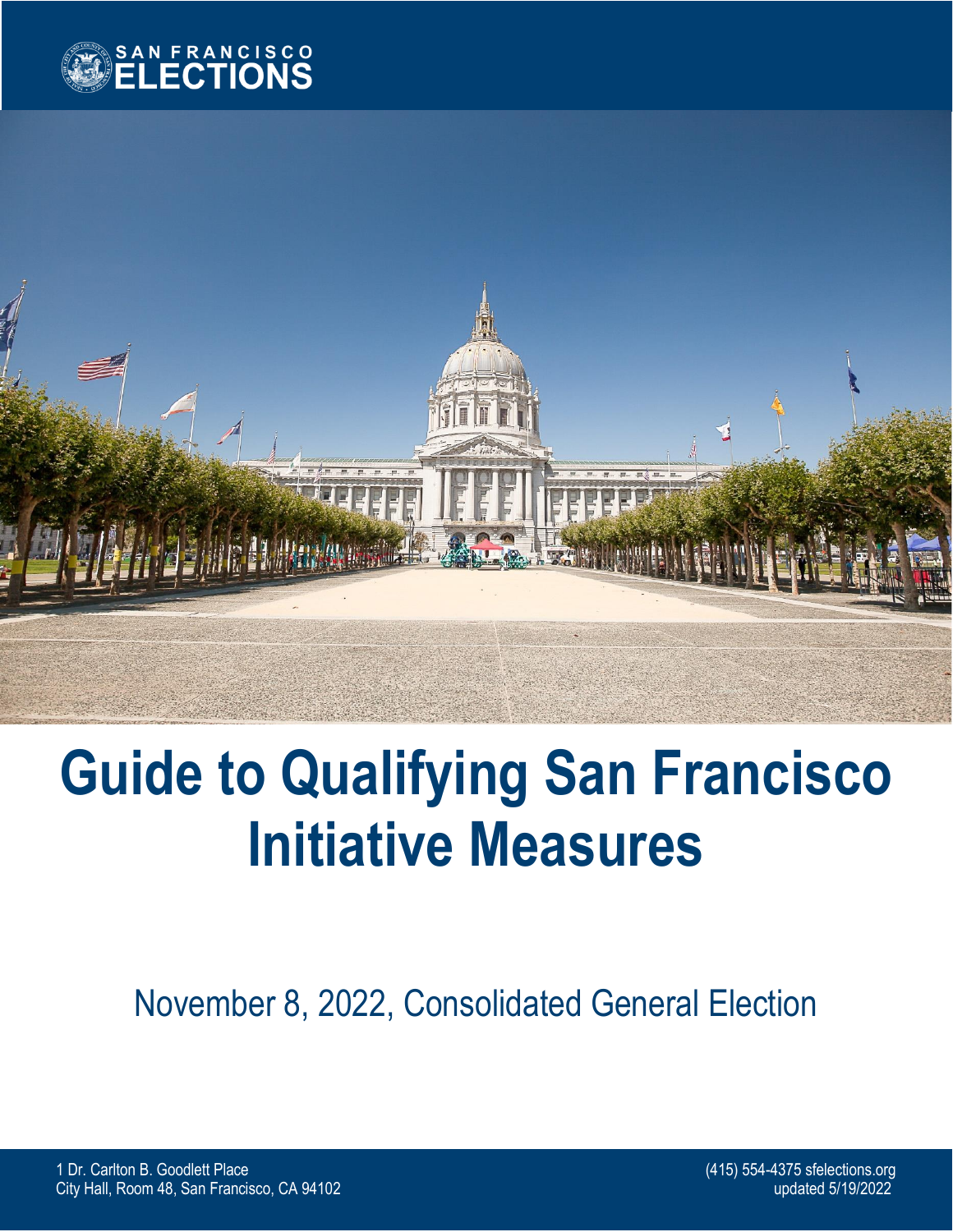# THIS PAGE IS INTENTIONALLY LEFT BLANK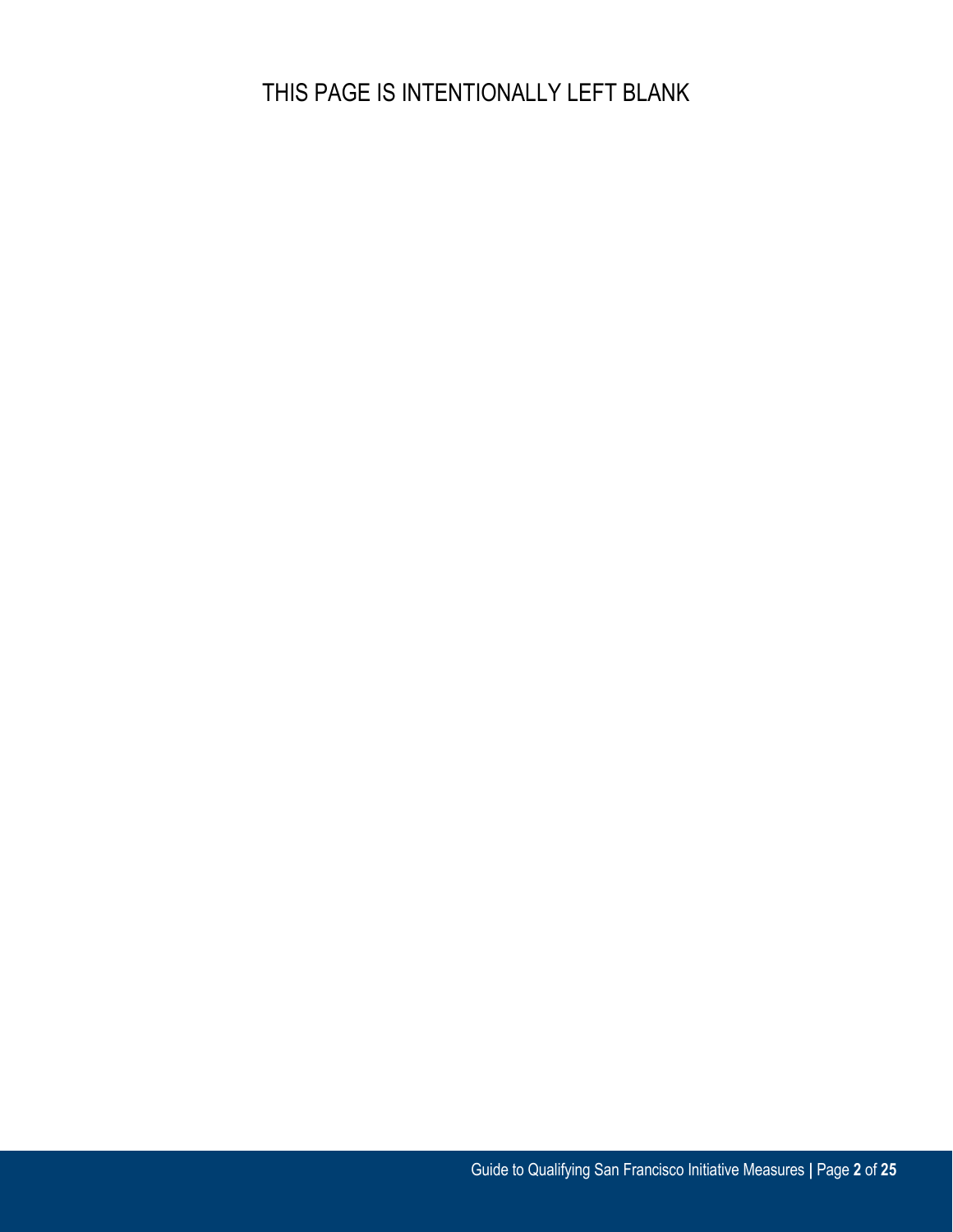# **Table of Contents**

| I.             |    |                                                                                                        |  |
|----------------|----|--------------------------------------------------------------------------------------------------------|--|
| Ш.             |    |                                                                                                        |  |
| III.           |    |                                                                                                        |  |
| IV.            |    |                                                                                                        |  |
| a.             |    |                                                                                                        |  |
| b.             |    |                                                                                                        |  |
| $\mathsf{C}$ . |    |                                                                                                        |  |
| V.             |    |                                                                                                        |  |
| VI.            |    |                                                                                                        |  |
| VII.           |    |                                                                                                        |  |
|                | a. |                                                                                                        |  |
|                | b. |                                                                                                        |  |
|                | C. |                                                                                                        |  |
|                | d. |                                                                                                        |  |
|                | е. |                                                                                                        |  |
|                | f. |                                                                                                        |  |
| VIII.          |    |                                                                                                        |  |
| IX.            |    |                                                                                                        |  |
|                | a. |                                                                                                        |  |
|                | b. |                                                                                                        |  |
| Х.             |    |                                                                                                        |  |
| XI.            |    |                                                                                                        |  |
| XII.           |    |                                                                                                        |  |
|                | a. |                                                                                                        |  |
|                | b. |                                                                                                        |  |
|                | C. |                                                                                                        |  |
|                | d. |                                                                                                        |  |
|                | е. | Submission and Publication of Arguments In Favor of or Against Proposed Ballot Measures; Rebuttals  14 |  |
|                |    |                                                                                                        |  |
|                |    |                                                                                                        |  |
| a.             |    |                                                                                                        |  |
| b.             |    |                                                                                                        |  |
| ${\mathbb C}.$ |    |                                                                                                        |  |
| d.             |    |                                                                                                        |  |
| е.             |    |                                                                                                        |  |
| f.             |    |                                                                                                        |  |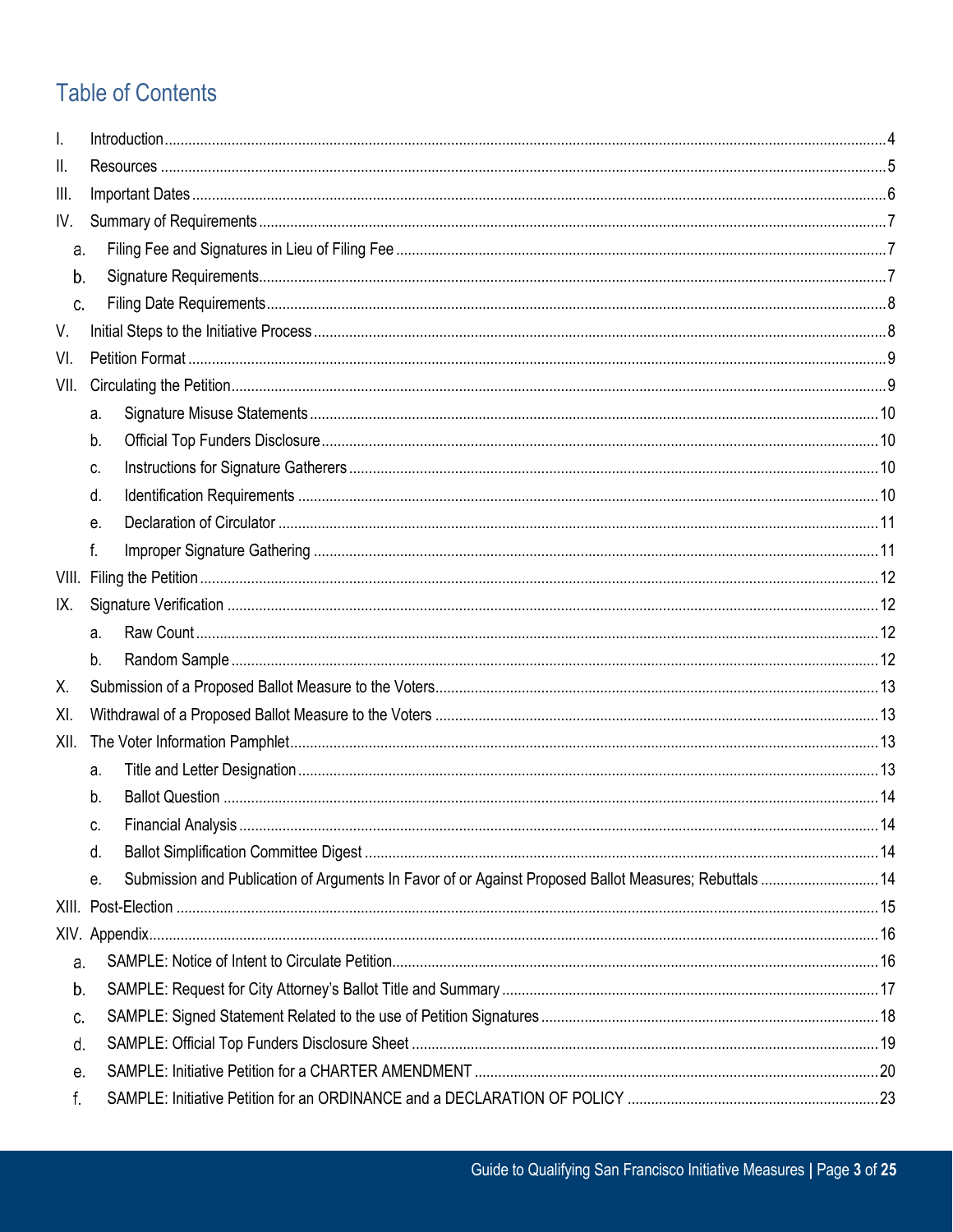## <span id="page-3-0"></span>**I. Introduction**

This guide has been prepared by the Department of Elections (the Department) to assist with the procedures and requirements for qualifying Charter Amendments, Ordinances, and Declarations of Policy for the ballot through the initiative process. This guide applies only to the qualification of initiative measures for the City and County of San Francisco. For information about the state (rather than local) initiative process, see the Statewide Initiative Guide produced by the California Secretary of State. Visit sos.ca.gov for information.

This guide does not have the force and effect of law, regulation, or rule, and interested parties should not rely on this guide as a substitute for consulting an attorney or applicable laws and regulations. If there is a conflict between this guide and any applicable law, regulation, or rule, then the law, regulation, or rule applies. The San Francisco Charter and San Francisco Municipal Elections Code are available at amlegal.com. The California Elections Code is available at leginfo.ca.gov.

The Department strongly recommends that proponents consult an attorney on the initiative process, including technical requirements for the format of initiative petitions. The Department does not review initiative petitions prior to circulation, and accepts initiative petitions after a prima facie review. The Department will not verify signatures on any initiative petition that fails to meet the requirements of this review. The Department's receipt of an initiative petition is not an indication that the petition meets all legal requirements.

If you are circulating an initiative petition, you may be required to file campaign financial disclosure statements under the State's Political Reform Act. Consult your legal counsel, the Technical Assistance Division of the Fair Political Practices Commission (FPPC) at (866) 275-3772 or *fppc.ca.gov*, or the San Francisco Ethics Commission at (415) 252-3100 or *sfethics.org* for more information.

The Department is located in City Hall, Room 48, and is open from 8 a.m. to 5 p.m., Monday through Friday, to assist with any questions regarding the initiative process. Proponents may contact the Department at (415) 554-4375, campaign.services@sfgov.org, or through our online appointment form.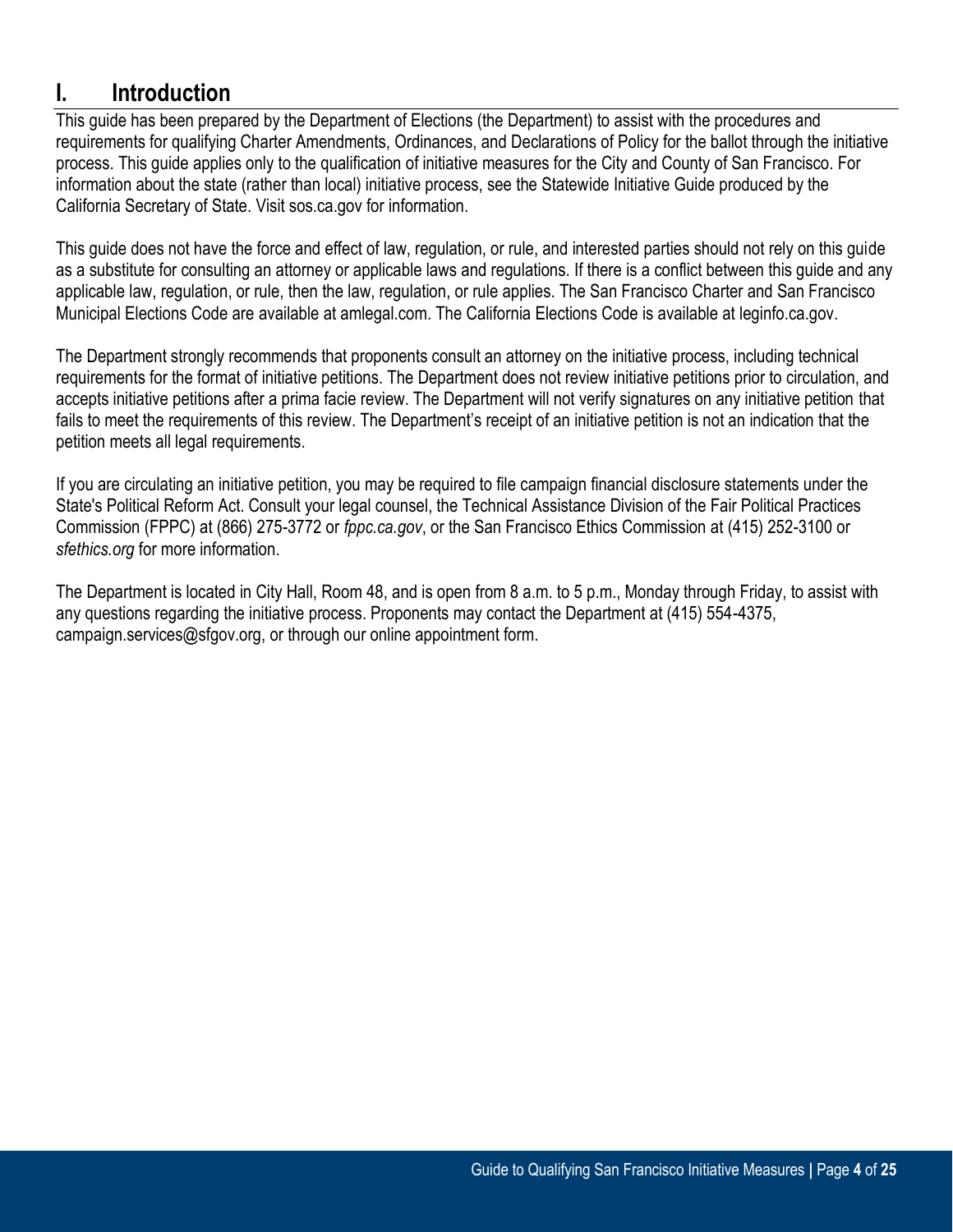## <span id="page-4-0"></span>**II. Resources**

In addition to this guide, the Department encourages ballot measure proponents and campaigns to familiarize themselves with other important resources:

- a. The Department's website, *sfelections.org*, has a wealth of information for proponents and voters, including registration and voting calendars, opportunities to observe the elections process, and up-to-date results reports from Election Night through certification of the results.
- b. Ballot measure proponents may apply to purchase voter data files for campaign purposes.
- c. Any committee that raises or spends funds to support or oppose a measure during the circulation of the measure shall file supplemental campaign statements with the San Francisco Ethics Commission, which publishes a general guide that explains state and local campaign finance and campaign disclosure requirements; the Ethics Commission and the FPPC also provide information regarding laws that govern political literature and advertising.
- d. The California Secretary of State (SOS) and the FPPC play a role in the administration and enforcement of laws regulating campaigns and elections. The FPPC has created "Campaign Disclosure Manual 3", available at *fppc.ca.gov*, which details filing and disclosure requirements for local ballot measure committees.
- e. The Department publishes a Ballot Argument Guide, which details the process for submitting proponent, opponent, rebuttal, and paid arguments for the Voter Information Pamphlet.

| Code References: the following abbreviations are used throughout this guide for citations of supporting legal codes |                                        |  |  |
|---------------------------------------------------------------------------------------------------------------------|----------------------------------------|--|--|
| CA Const.                                                                                                           | California State Constitution          |  |  |
| <b>CAEC</b>                                                                                                         | California Elections Code              |  |  |
| CA Gov. Code                                                                                                        | California Government Code             |  |  |
| <b>SFC</b>                                                                                                          | San Francisco City Charter             |  |  |
| <b>SFMEC</b>                                                                                                        | San Francisco Municipal Elections Code |  |  |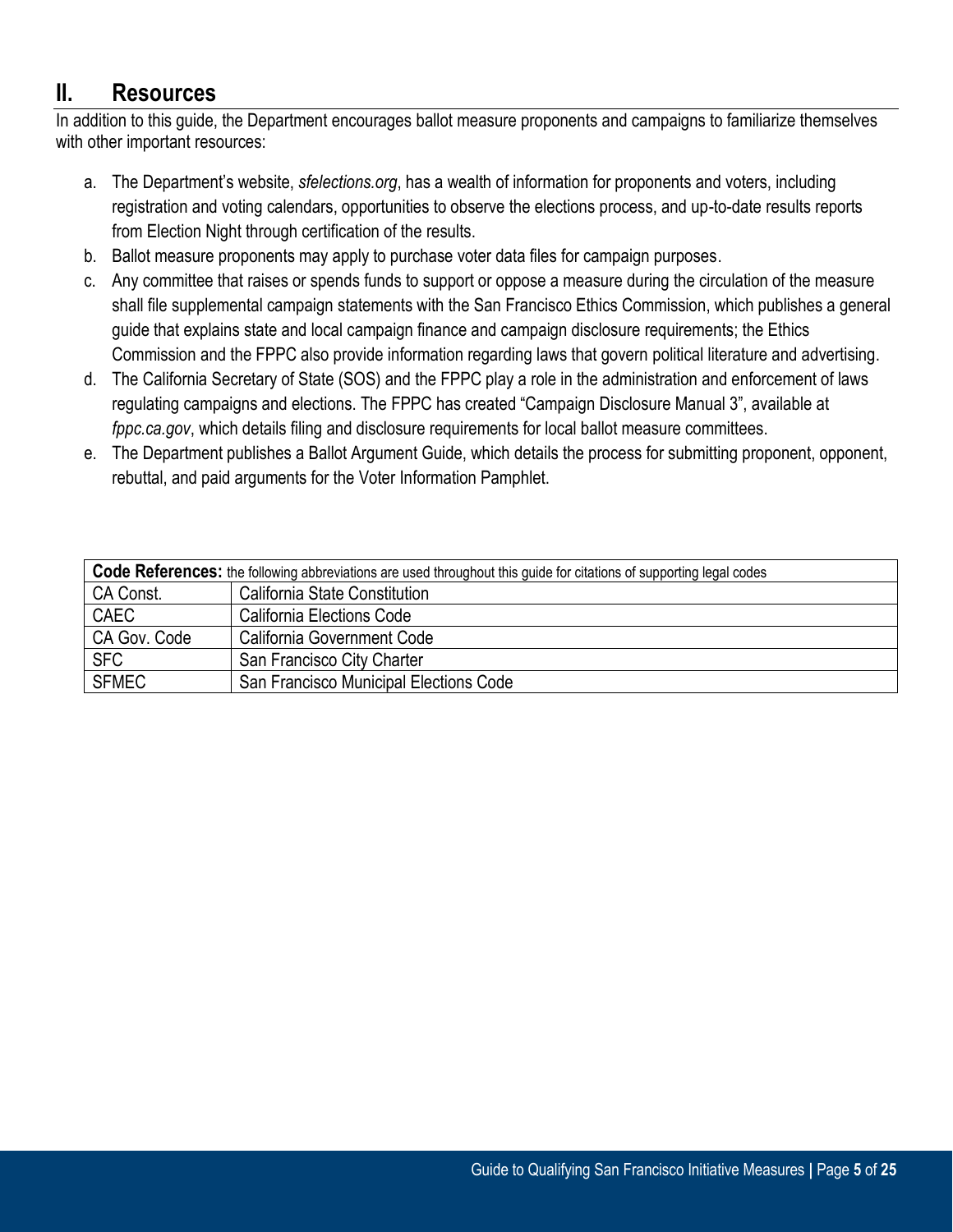# <span id="page-5-0"></span>**III. Important Dates**

| Deadline to Submit Initiative Measures to Qualify for the Ballot |                                                                                                                                                                                                                                                                                |  |  |  |  |
|------------------------------------------------------------------|--------------------------------------------------------------------------------------------------------------------------------------------------------------------------------------------------------------------------------------------------------------------------------|--|--|--|--|
| Date(s)                                                          | <b>Description</b>                                                                                                                                                                                                                                                             |  |  |  |  |
| 7/11/2022<br>$E-120$                                             | Deadline to submit initiative petitions to the Department in order to qualify a Charter Amendment, Ordinance, or<br>Declaration of Policy for the ballot.                                                                                                                      |  |  |  |  |
| 8/12/2022<br>E-88                                                | Deadline to withdraw initiative petitions whether or not the petition has already been found sufficient by the<br>Department.                                                                                                                                                  |  |  |  |  |
|                                                                  | Ballot Simplification Committee Digests, Ballot Questions, Financial Analyses                                                                                                                                                                                                  |  |  |  |  |
| Date(s)                                                          | <b>Description</b>                                                                                                                                                                                                                                                             |  |  |  |  |
| 8/1/2022 -<br>8/15/2022<br>E-99 - E-85                           | Ballot Simplification Committee conducts public meetings to prepare a digest of each local measure, to be published<br>in the Voter Information Pamphlet                                                                                                                       |  |  |  |  |
| 8/15/2022<br>$E-85$                                              | Deadline for the Ballot Simplification Committee to submit a digest of each local measure to the Department                                                                                                                                                                    |  |  |  |  |
| 8/15/2022<br>$E-85$                                              | Deadline for the Controller to submit a financial analysis of each local measure to the Department                                                                                                                                                                             |  |  |  |  |
| 8/15/2022<br>$E-85$                                              | Deadline for the City Attorney to submit the ballot questions for local measures to the Department                                                                                                                                                                             |  |  |  |  |
|                                                                  | <b>Designation of Letters for Ballot Measures</b>                                                                                                                                                                                                                              |  |  |  |  |
| Date(s)                                                          | <b>Description</b>                                                                                                                                                                                                                                                             |  |  |  |  |
| 8/15//2022<br>$E-85$                                             | The Department designates letters for local ballot measures according to the procedures set forth in the SFMEC                                                                                                                                                                 |  |  |  |  |
|                                                                  | Proponent and Opponent Arguments for the Voter Information Pamphlet (300-word limit)                                                                                                                                                                                           |  |  |  |  |
| Date(s)                                                          | <b>Description</b>                                                                                                                                                                                                                                                             |  |  |  |  |
| 8/18/2022 noon<br>$E-82$                                         | Deadline to submit proponent and opponent ballot arguments for local and district ballot measures to the<br>Department; prior to submitting an argument for a local measure, the author must sign and submit a Declaration<br>related to support or non-support of the measure |  |  |  |  |
| 8/18/2022 2 p.m.<br>$E-82$                                       | If the Department receives more than one proposed proponent or opponent argument for a measure, the Department<br>will select one proponent and one opponent argument according to priority levels and, if necessary, by lottery                                               |  |  |  |  |
| 8/19/2022 noon<br>$E-81$                                         | Deadline for the authors of proponent and opponent ballot arguments to correct any factual, grammatical, or spelling<br>errors in the arguments for or against local measures                                                                                                  |  |  |  |  |
| 8/19/2022 noon -<br>8/29/2022 noon<br>E-81 - E-71                | Period of public review and possible legal challenge of proponent and opponent arguments for publication in the<br>Voter Information Pamphlet                                                                                                                                  |  |  |  |  |
|                                                                  | Rebuttal Arguments for the Voter Information Pamphlet (250-word limit)                                                                                                                                                                                                         |  |  |  |  |
| Date(s)                                                          | <b>Description</b>                                                                                                                                                                                                                                                             |  |  |  |  |
| 8/22/2022 noon<br>E-78                                           | Deadline to submit rebuttal arguments for local and district ballot measures to the Department                                                                                                                                                                                 |  |  |  |  |
| 3/23/2022 noon<br>$E-77$                                         | Deadline for the authors of rebuttal arguments to correct any factual, grammatical, or spelling errors in the arguments<br>for or against local measures                                                                                                                       |  |  |  |  |
| 8/23/2022 noon<br>9/2/2022 noon<br>E-77 - E-67                   | Period of public review and possible legal challenge of rebuttal arguments submitted for publication in the Voter<br>Information Pamphlet                                                                                                                                      |  |  |  |  |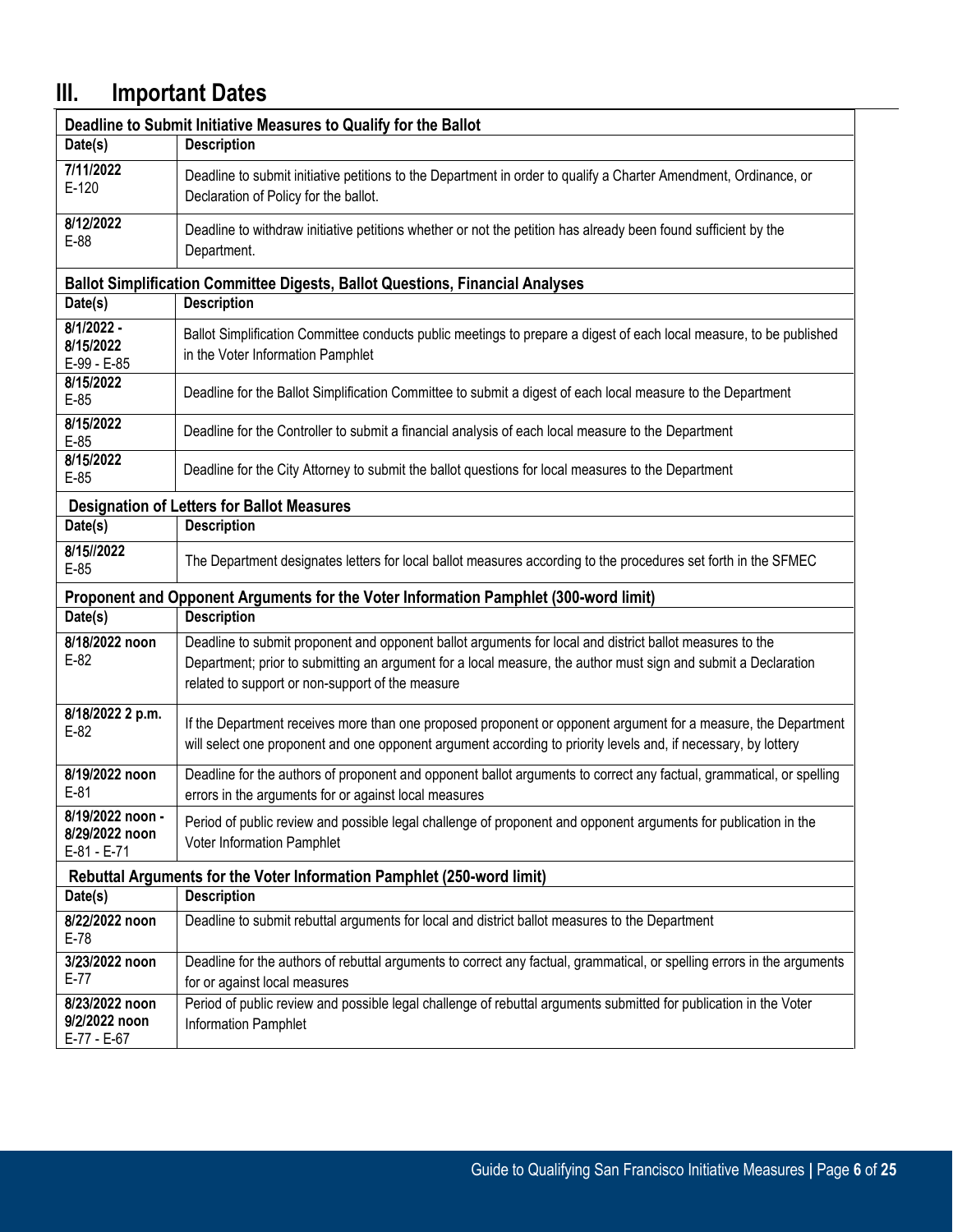# <span id="page-6-0"></span>**IV. Summary of Requirements**

# <span id="page-6-1"></span>**Filing Fee and Signatures in Lieu of Filing Fee**

SFMEC §§320, 820, 840

A \$200 filing fee, used to defray the costs incurred by the City Attorney to prepare the ballot title and summary, is due when the proponent files the "Notice of Intent to Circulate Petition." (see Appendix) The fee may be submitted by cashier's check, money order, credit card, certified or campaign (company) check, or cash. Checks should be made payable to the San Francisco (SF) Department of Elections. In lieu of the filing fee, the proponent may submit a petition containing valid signatures of 400 registered San Francisco voters. Each valid signature reduces the amount of the filing fee by \$0.50. The filing fee is refundable if, within one year of the date of filing the "Notice of Intent to Circulate Petition", the Director of Elections certifies that the initiative qualifies for the ballot. The proponent must then submit a written refund request to the Department.

## <span id="page-6-2"></span>**Signature Requirements**

The number of signatures required to qualify an initiative measure for the ballot varies, depending upon the type of measure and whether it would be submitted to voters at a regular or special election.

## **i. Charter Amendment**

CAEC §9255(c)(2)

A Charter Amendment is a change to the Charter of the City and County of San Francisco. The Charter is the Constitution of the City and County of San Francisco, and can only be changed by a majority of the votes cast. The signature requirement for a proposed Charter Amendment is based on the total number of registered San Francisco voters at the time the proponent submits the "Notice of Intent to Circulate Petition" (see Appendix). The proponent must gather valid signatures in a quantity that equals or exceeds 10% of the total number of voters in the Department's most recent official report of registration to the Secretary of State. As of this guide's publication date, a proponent must gather at least 49**,**794 **valid signatures** to qualify a Charter Amendment.

## **ii. Ordinance or Declaration of Policy** SFC §14.101

An ordinance is a local law passed by the San Francisco Board of Supervisors or through the initiative process by the voters. A Declaration of Policy is a statement or expression of the will of the voters. To qualify a proposed Ordinance or Declaration of Policy, the proponent must gather at least **8,979 valid signatures** of registered San Francisco voters. This number represents 5% of the votes cast for all candidates for Mayor at the most recent municipal election for Mayor.

## **iii. Special Election**

SFC §14.101, SFMEC §300(c)(2)

For an Ordinance or Charter Amendment to be presented to voters at a special election; the initiative measure must include an explicit request that the Department call a special election for this purpose. There is also a higher signature requirement to qualify an Ordinance for submission at a special election: the initiative petition must contain at least **17,958 valid signatures** of registered voters. This number equals 10% of the votes cast for all candidates for Mayor at the most recent municipal election for Mayor.

A special municipal election shall not be called with respect to a Declaration of Policy.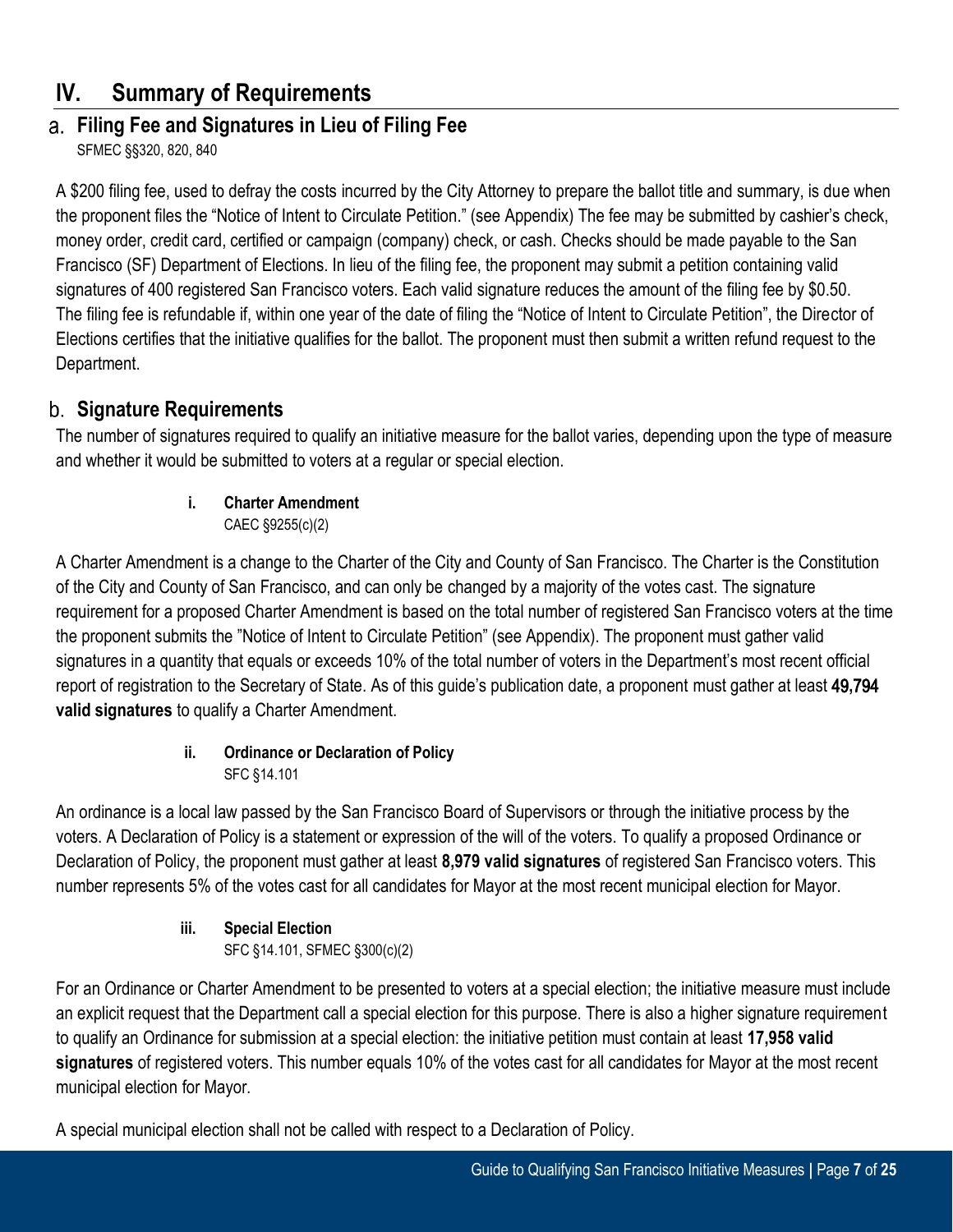## <span id="page-7-0"></span>**Filing Date Requirements**

CAEC §§9208, 9265; SFMEC §300(c)

A proponent has a maximum of **180 days** from the date of receipt of the City Attorney's ballot title and summary to obtain all required signatures and file the petition with the Department. If the proponent chooses to receive the ballot title and summary by email, the 180 days will begin as of the date of the email.

In order to qualify a measure for a *specific* election, a petition must be filed with the Department no later than **120 days prior** to that election. If a petition is filed after the 120-day deadline for a specific election and the measure qualifies, it shall be placed on the ballot at the next general municipal or statewide election.

## <span id="page-7-1"></span>**V. Initial Steps to the Initiative Process**

CAEC §§9202-9206, 9256, 9608; SFMEC §§310, 320

- **1. Write the Charter Amendment, Ordinance, or Declaration of Policy**. The Department strongly advises that the proponent consult an attorney before drafting the text of the proposed ballot measure.
- **2. Submit the required materials to the Department**. The proponent, or an authorized representative, must submit the required materials to the Department (See Appendix for samples); these materials become public records once filed:
	- i. The full text of the proposed measure
	- ii. A "Notice of Intent to Circulate Petition" signed by at least one, but not more than three, proponents; the notice may, but need not, include a written statement of up to 500 words indicating the reasons for the proposed measure
	- iii. A request that the City Attorney prepare a ballot title and summary of the proposed measure; this request must include the proponent's mailing address
	- iv. A signed statement related to use of petition signatures, executed by the proponent and submitted with the request for title and summary
- **3. Pay the fee or submit signatures in lieu of the fee.** The proponent pays the filing fee, submits signatures in lieu of the filing fee, or both.
- **4. Obtain the City Attorney's ballot title and summary.** Within 15 days after the proposed measure is filed with the Department (or, if signatures are submitted in lieu of the filing fee, within 15 days of the certification of the signatures), the City Attorney provides a ballot title and summary of the proposed measure. The ballot title, which may differ from the title given by the proponent, must provide, in 500 words or less, a true and impartial statement of the purpose of the proposed measure.
- **5. Publish the Notice of Intent to Circulate Petition.** Before circulating the petition, the proponent must publish, at least once, in a newspaper of general circulation, the "Notice of Intent to Circulate Petition" and the City Attorney's ballot title and summary of the proposed measure. It is not required to publish the text of the proposed measure.
- **6. Submit proof of publication.** Within 10 days after the publication date of the notice, the proponent must submit proof of publication to the Department, which includes a copy of the published material together with an affidavit made by a representative of the newspaper in which the material was published that certifies the fact of publication. For a Charter Amendment, the proponent must also submit proof of publication to the Clerk of the Board of Supervisors.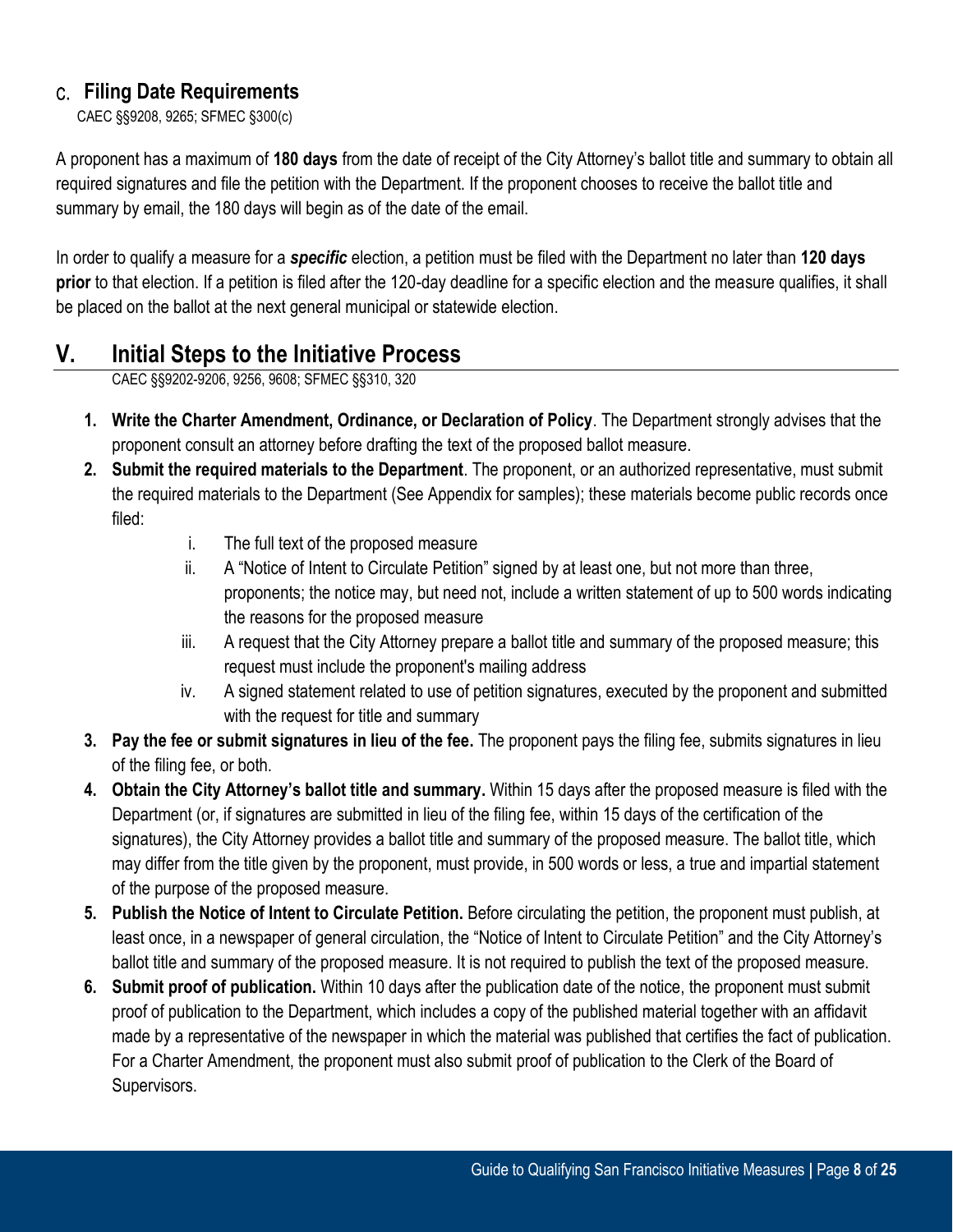# <span id="page-8-0"></span>**VI. Petition Format**

CAEC §§100, 101, 104, 9020, 9201, 9203, 9207, 9209, 9260-9263; SFMEC §340

California Elections Code dictates the formatting for initiative petitions. The Department cannot accept a petition that does not substantially conform to these requirements. Please refer to the sample petitions in the Appendix as you review the following steps:

- **1. Insert the required heading, title and summary from the City Attorney, introduction, and text of the proposed measure.** The petition may be circulated in sections. For a Charter Amendment, each section must consist of sheets of white paper, uniform in size, with dimensions no smaller than 8.5 by 11 inches or greater than 8.5 by 14 inches. The sheets containing each section must be securely fastened together during circulation and filing.
- **2. Insert the Notice of Intent to Circulate Petition.** The "Notice of Intent to Circulate Petition" must be included in each section of the petition, and shall follow the sample provided in the Appendix.
- **3. Insert the Notice to the Public**. This notice must be printed in 12-point font, and inserted prior to the portion for voter signatures. For any initiative or referendum petition for which the circulation is paid for by a committee formed pursuant to Government Code 82013, an Official Top Funders disclosure shall be included on the petition or in a separate document presented to a prospective signer of the petition.
- **4. Create signature box.** The signature box shall substantially follow the sample provided in the Appendix.
- **5. Insert the Declaration of Circulator.** The "Declaration of Circulator" must be included with each section, and, after circulation, completed in the circulator's own handwriting.

# <span id="page-8-1"></span>**VII. Circulating the Petition**

CAEC §§100-103, 2138, 2158-2159.5; SFC §14.104

A summary of regulations related to petition circulation follows. It is recommended that a proponent consult an attorney throughout the initiative process.

Circulation of the petition can begin following the publication of the "Notice of Intent to Circulate Petition."

Any person who is 18 years or older may circulate a petition. Any eligible registered voter in San Francisco may sign a petition.

For a voter's signature to be valid, the voter must indicate a residential address on the petition that matches the address in his or her registration record. As voters sometimes forget to re-register when they have moved within San Francisco, a proponent or circulator may obtain voter registration cards for signers to complete. Registration cards must be turned in or mailed to the Department within three days of receipt from a voter, and, for the petition signatures to be valid, the registration cards must be received and processed prior to or upon the submission of the initiative petition. If registration cards are submitted before the petition, please notify the Department that the cards are from voters who have signed a petition so that the registrations can be processed prior to the verification of signatures.

If a voter is unable to personally complete a petition, the voter may request that another person print the voter's name and place of residence on the appropriate spaces of the petition. The voter must then personally mark or sign the petition, witnessed by one person by subscribing his or her name thereon.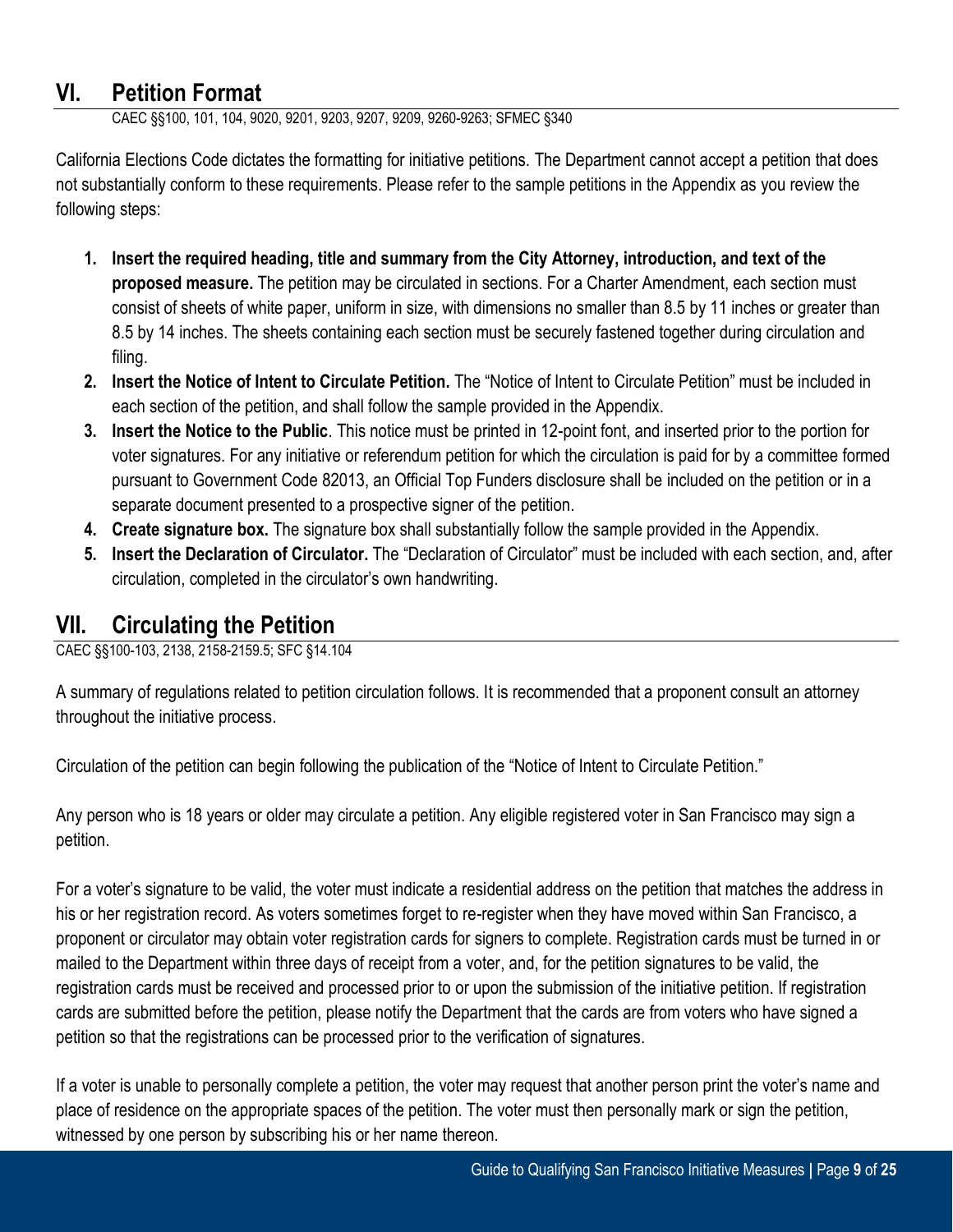Any voter may withdraw his or her signature by filing a written request with the Department prior to the filing of the petition. However, once the petition is filed, no signatures may be withdrawn.

## <span id="page-9-0"></span>**a. Signature Misuse Statements** CAEC §9609-10

Prior to circulating or allowing another person to circulate an initiative petition, both the person, company official, or other organizational officer who is in charge of signature gathering and any circulators must execute and submit a signed statement with the required verbiage specified in the "Signed Statement" sample in the Appendix.

- i. The statement of a person, company official, or other organizational officer who is in charge of signature gathering must be submitted to the proponent
- ii. The statement of a circulator must be submitted to the person, company official, or other organizational officer who is in charge of signature gathering

In either instance, the statement must be kept on file by the recipient for at least eight months after the certification of the results of the election for which the petition qualified, or, if the measure, for any reason, is not submitted to the voters, eight months after the deadline for submission of the petition to election officials.

## <span id="page-9-1"></span>**b. Official Top Funders Disclosure** CAEC §§107(a-g)

For any initiative or referendum petition for which the circulation is paid for by a committee formed pursuant to Government Code 82013, an Official Top Funders disclosure shall be included on the petition or in a separate document presented to a prospective signer of the petition. Please refer to the sample in the Appendix d.

County elections officials are not required to verify the accuracy of the information or to reapprove the petition upon any updates the committee makes.

# <span id="page-9-2"></span>**c. Instructions for Signature Gatherers**

CAEC §§9607, 18650

The proponent of an initiative measure must ensure that any person, company, or other organization that is paid or volunteers to solicit signatures to qualify the proposed initiative measure receives instruction on the requirements and prohibitions imposed by state law with respect to the circulation of petitions and the gathering of signatures. These instructions must emphasize the prohibition of the use of signatures on an initiative petition for a purpose other than qualification of the proposed measure for the ballot. Petitions cannot be used to create or add to mailing lists or similar lists for any purpose, including fundraising or requests for support. Any such misuse constitutes a crime.

## <span id="page-9-3"></span>**d. Identification Requirements** SFMEC §335

Any person who controls circulation or signature gathering on a San Francisco initiative petition must request Circulator Identification Badge templates from the Department. The Department will provide one badge template containing the words "VOLUNTEER CIRCULATOR" and a second badge template containing the words "PAID CIRCULATOR." The templates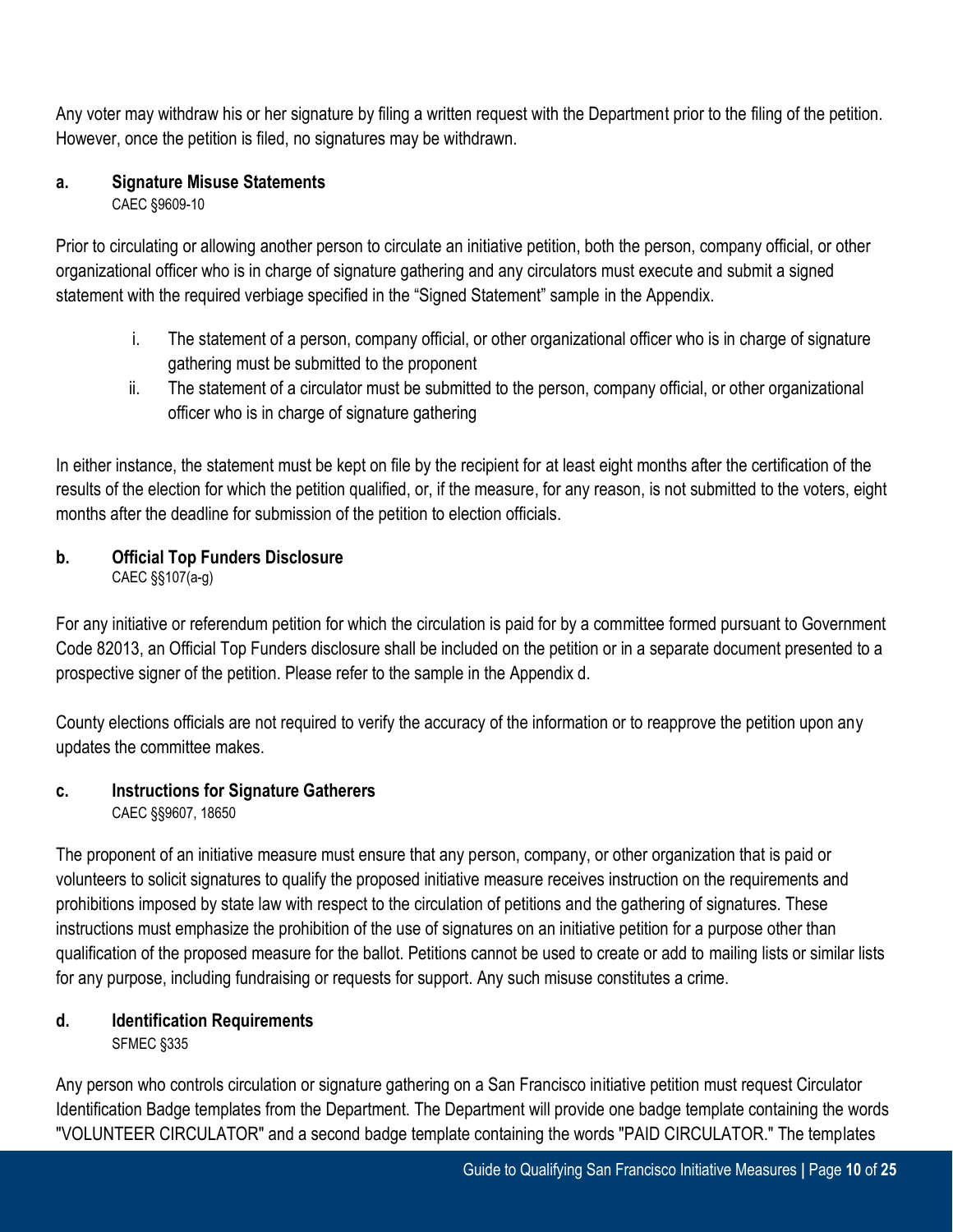will specify a font and size that will be clearly legible to the intended public.

With the badge templates, the Department will also provide written notice describing the identification requirements and that intentional failure to display the appropriate badge or to disclose the names of the petition proponents upon request is an infraction, punishable by the maximum fine allowed under state law

## <span id="page-10-0"></span>**e. Declaration of Circulator**

CAEC §104

The petition may be circulated by a number of individuals carrying separate, identical parts of the petition called sections. Each section includes the Declaration of Circulator.

Each petition circulator who obtains signatures must complete each declaration by hand, sign the declaration under penalty of perjury, and return the petition to the proponent or the person, company official, or other organizational officer authorized by the proponent to circulate the petition. The circulator may not complete a section of the declaration and then duplicate the petition. When making a copy of a petition form, the proponent or circulator should ensure that no fields have been prefilled. Preprinted dates or generalized dates other than the particular range of dates during which the petition section was actually circulated are not allowed.

## <span id="page-10-1"></span>**f. Improper Signature Gathering**

CAEC§§18600-01, 18603, 18610-14

State election law specifically prohibits the following activities:

- i. Intentionally misrepresenting or intentionally making any false statement concerning the contents, purport, or effect of a petition to any prospective signer
- ii. Willfully and knowingly circulating, publishing, or exhibiting any false statement or misrepresentation concerning the contents, purport, or effect of a petition for the purpose of influencing any person to sign that petition
- iii. Intentionally making any false statement in response to any inquiry by any voter as to whether he or she is a paid signature gatherer or a volunteer
- iv. Refusing to allow a prospective signer to read the measure or petition
- v. Offering or giving money or other valuable consideration to another in exchange for his or her signature on a petition
- vi. Soliciting any circulator to affix a false or forged signature to a petition, or to cause or permit a false or forged signature to be affixed
- vii. Circulating or causing a petition to be circulated, knowing it to contain false, forged, or fictitious names
- viii. Knowingly signing one's name more than once to a petition or signing a petition that one is not qualified to sign.
- ix. Subscribing a fictitious name or the name of another to a petition, or causing another to subscribe such a name
- x. Filing a petition with any signature which the person filing the petition knows to be false or fraudulent or not the genuine signature of the person whose name it purports to be.

For more information about restrictions related to initiative petitions and possible consequences for violation, refer to California Elections Code, Division 18, Chapter 7.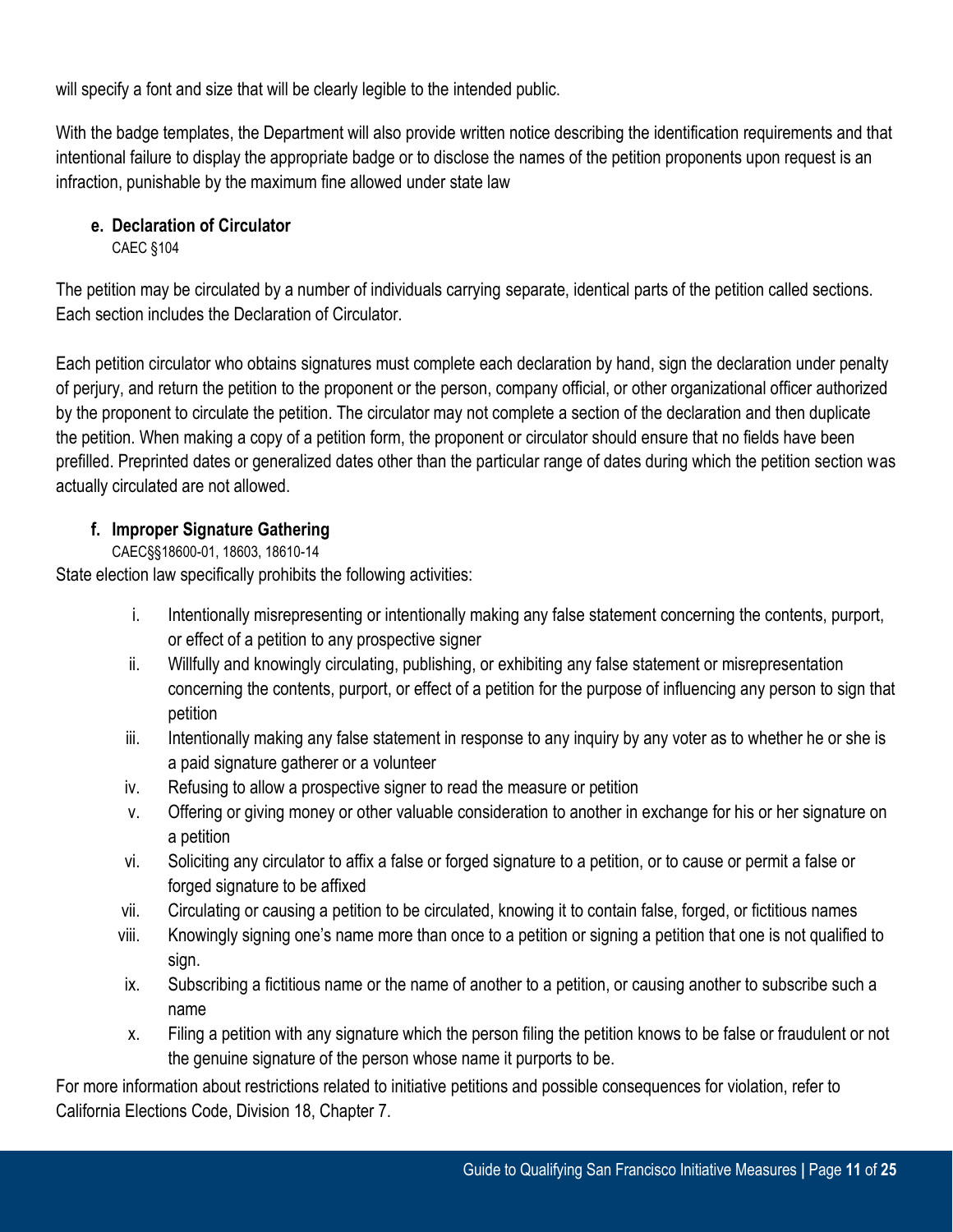# <span id="page-11-0"></span>**VIII. Filing the Petition**

CAEC §9210; SFMEC §310

Within 180 days from the date of receipt of the City Attorney's ballot title and summary, the proponent, or a person with written authorization from the proponent, may file the petition with the Department. All sections of the petition must be filed at one time, and will not be accepted on a rolling basis. Once filed, no petition section may be amended except by court order.

# <span id="page-11-1"></span>**IX. Signature Verification**

CAEC §§9211, 9266; SFMEC §300(c)

The Director of Elections shall certify the sufficiency of the petition signatures, or determine the insufficiency of the signatures, no later than 30 days after the date the petition is received. The Department will complete the signature verification process and notify the proponent whether the proposed measure qualifies for the ballot. If the proposed measure qualifies for the ballot, the Department will certify the results of the examination to the Board of Supervisors.

## <span id="page-11-2"></span>**a. Raw Count**

CAEC §9113

When a petition is filed, the Department determines the total number of unverified signatures affixed to the petition. If, from this prima facie examination, the Department determines that the number of signatures:

- i. Equals or exceeds the minimum number of signatures required, the Department shall examine the petition
- ii. Does *not* equal or exceed the minimum number of signatures required, no further action shall be taken

## <span id="page-11-3"></span>**b. Random Sample** CAEC §9115

If more than 500 petition signatures have been submitted, the Department may use a random sampling technique for verification of signatures. The sample of signatures to be verified shall be drawn so that every signature is given equal opportunity for inclusion in the sample. The random sampling shall include an examination of at least 500 signatures, or three percent of the signatures, whichever is greater.

If the statistical sampling shows that the number of valid signatures is greater than 110 percent of the required number, the initiative measure is considered qualified, with no further verification needed. The Department shall certify the results of the examination to the Board of Supervisors and notify the proponent via certified mail.

If the statistical sampling shows that the number of valid signatures is within 95 to 110 percent of the required number, the Department will verify each signature on the petition. If, prior to reviewing each signature, the Department determines that the petition has the required number of valid signatures, it may stop the verification process.

If the statistical sampling shows that the number of valid signatures is insufficient, the Department will notify the proponent, and no further action will be taken on the petition.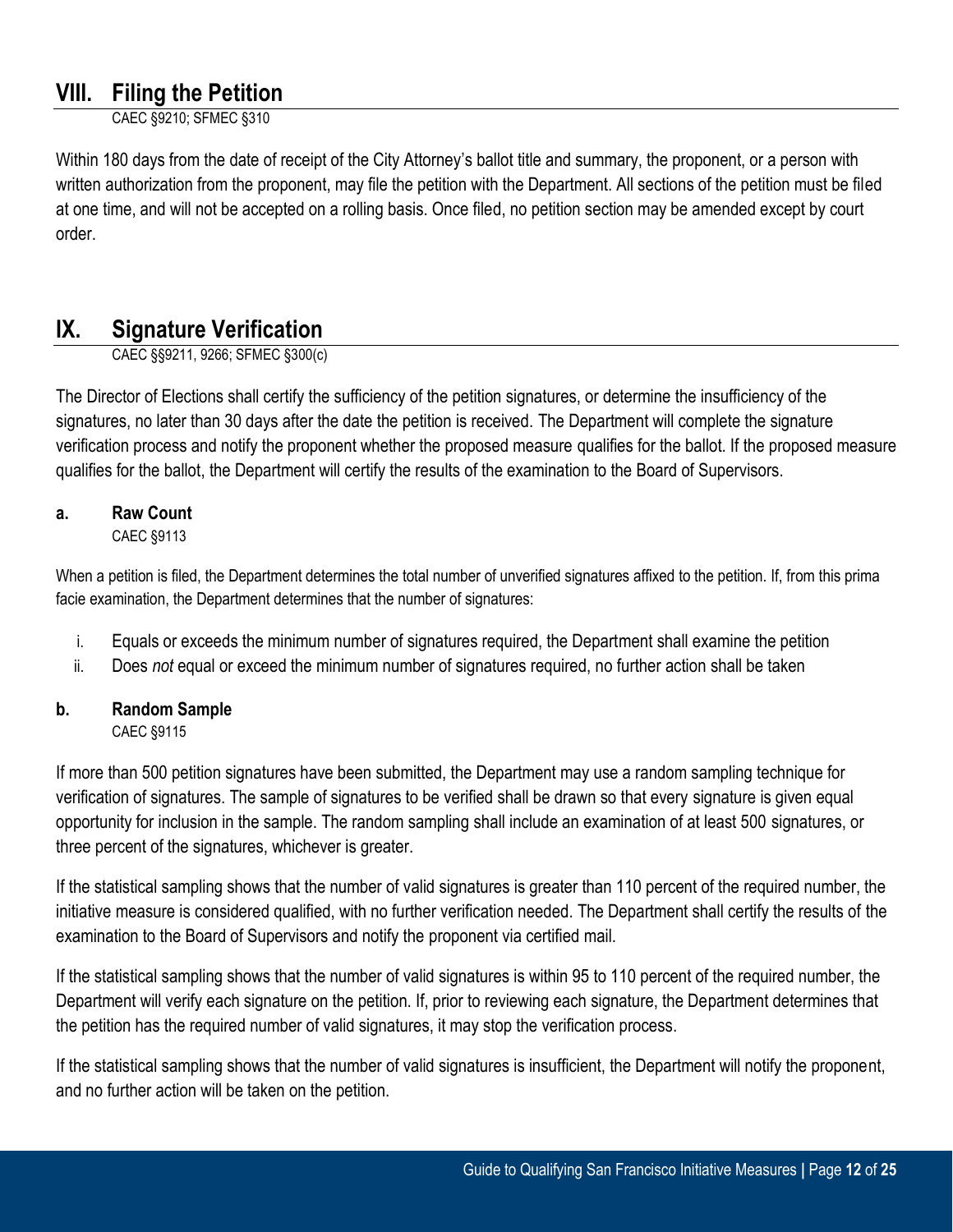# <span id="page-12-0"></span>**X. Submission of a Proposed Ballot Measure to the Voters**

SFC §14.101; SFMEC §300(c)

If an initiative petition meets all legal requirements, contains a sufficient number of valid signatures, and is submitted to the Department within 180 days from the date of receipt of ballot title and summary and at least 120 days prior to an election, the measure will qualify for the ballot at that election. However, if the proponent submits the petition within the 180-day period for gathering signatures but less than 120 days prior to an election, the measure will be submitted to the voters at a future election.

# <span id="page-12-1"></span>**XI. Withdrawal of a Proposed Ballot Measure to the Voters**

CAEC §9118.5

The proponent of a proposed ballot measure may withdraw the initiative at any time prior to or 88 days before the election, whether or not the petition has already been found sufficient by the Department.

# <span id="page-12-2"></span>**XII. The Voter Information Pamphlet**

CAEC §§9295, 13314; SFMEC §§500(c), 505, 590(b)

The Department publishes a Voter Information Pamphlet to provide voters with information about candidates and ballot measures before each election. The Department mails this Voter Information Pamphlet to voters approximately one month before each election. The Voter Information Pamphlet includes the following information related to local ballot measures:

A. The sample ballot

- B. The identification of each local measure by letter and title
- C. The digest of each measure, prepared by the Ballot Simplification Committee
- D. The City Attorney's statement or question for each measure
- E. The Controller's financial analysis of each measure
- F. An explanation of how each measure qualified for submission to the voters
- G. The full text of each measure
- H. Proponent, opponent, rebuttal, and paid arguments, if any are submitted, in favor of or against each measure

Materials submitted for publication in the Voter Information Pamphlet are available for public examination at the Department's office for 10 calendar days immediately following the filing deadline. During this 10-day period, any San Francisco voter may seek a writ of mandate or an injunction to amend or delete the material on the grounds that the material is false, misleading, or inconsistent with the purposes of the Voter Information Pamphlet.

## <span id="page-12-3"></span>**a. Title and Letter Designation** SFMEC §505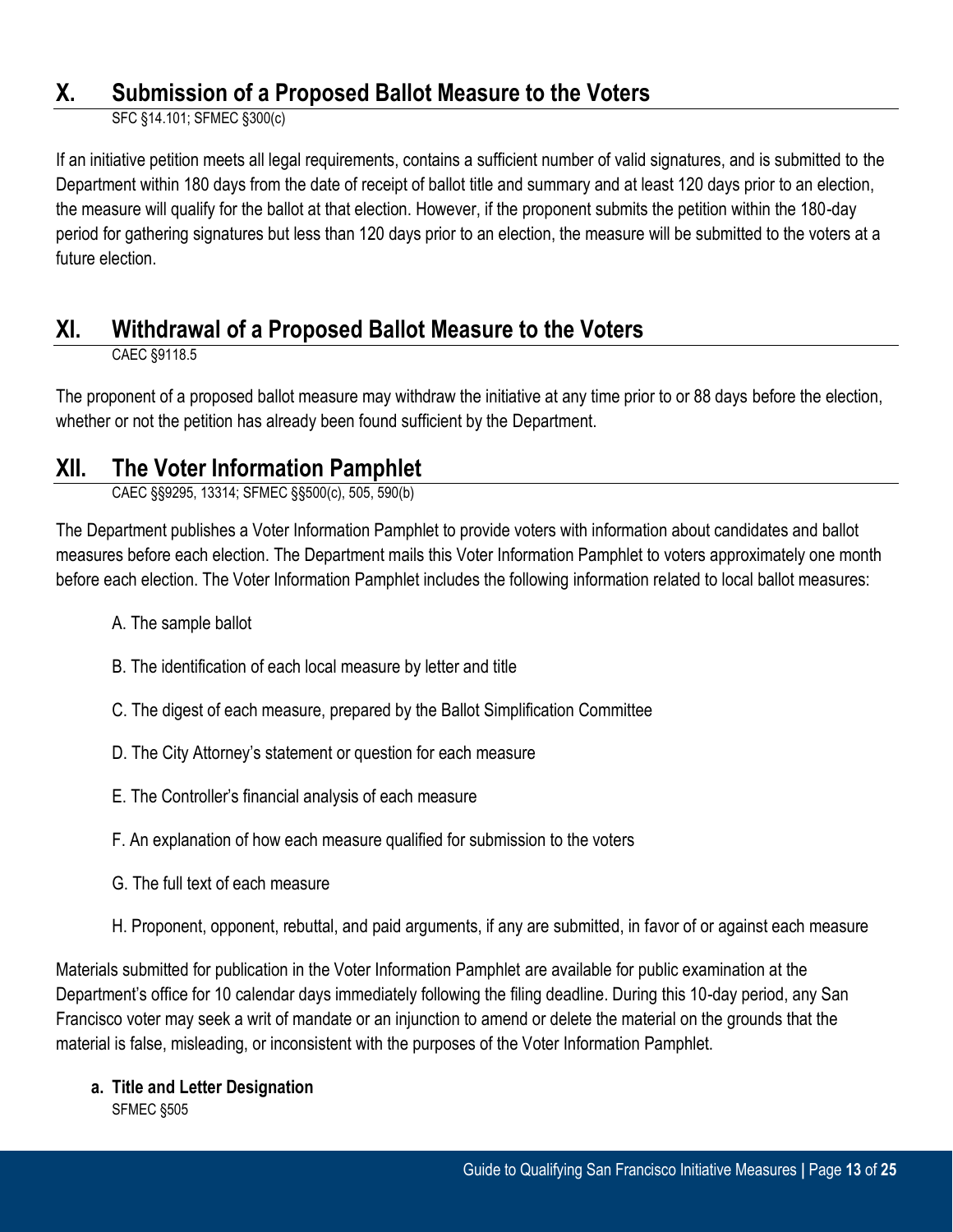The Director of Elections determines the title and letter designation of each measure, and assigns letter designations according to the procedures set forth in the San Francisco Municipal Elections Code. In general, letters are assigned in alphabetical order to bond measures, followed by Charter Amendments, then Ordinances, and then Declarations of Policy.

## <span id="page-13-0"></span>**b. Ballot Question**

SFMEC §510

The City Attorney prepares an impartial question or general statement that will be printed on the ballot and in the Voter Information Pamphlet. The City Attorney must submit ballot questions or statements to the Department no fewer than 85 days prior to the election.

## <span id="page-13-1"></span>**c. Financial Analysis**

SFMEC §§520-521

The Controller prepares an impartial financial analysis of each measure that includes the amount of any increase or decrease in the cost of City and County government and the effect of the measure on the tax rate. The Controller must submit financial analyses to the Department no fewer than 85 days prior to the election.

## <span id="page-13-2"></span>**d. Ballot Simplification Committee Digest** SFMEC §§515, 600-620

The Ballot Simplification Committee prepares a fair and impartial summary of each local ballot measure in simple language. Each summary, or "digest," explains the main purposes and points of the measure, and includes four sections:

- 1. The Way It Is Now
- 2. The Proposal
- 3. A "Yes" Vote Means
- 4. A "No" Vote Means

In general, digests must be written as close as possible to an eighth-grade reading level and have 300 or fewer words. If the Committee determines that the complexity or scope of a measure requires a longer digest, the digest may exceed the 300 word limit

The BSC conducts its work in public meetings. Committee members volunteer their time to prepare these summaries, and welcome input from the public. Official proponents of initiative measures, along with the Mayor, the Board of Supervisors, anyone who has notified the Department of interest in a measure, and the public, are provided at least one week's advance notice of meetings. Meeting agendas and related information are posted at *sfelections.org/bsc* and available at the Department's office.

The BSC must submit digests to the Department no fewer than 85 days before the election.

## <span id="page-13-3"></span>**e. Submission and Publication of Arguments In Favor of or Against Proposed Ballot Measures; Rebuttals** SFMEC §§525-585

The Voter Information Pamphlet includes arguments in favor of and against local ballot measures. The proponent of an initiative measure has the opportunity to publish an argument in support of the initiative measure free of charge in the Voter Information Pamphlet. If an opponent's argument against the measure is submitted and selected for publication, the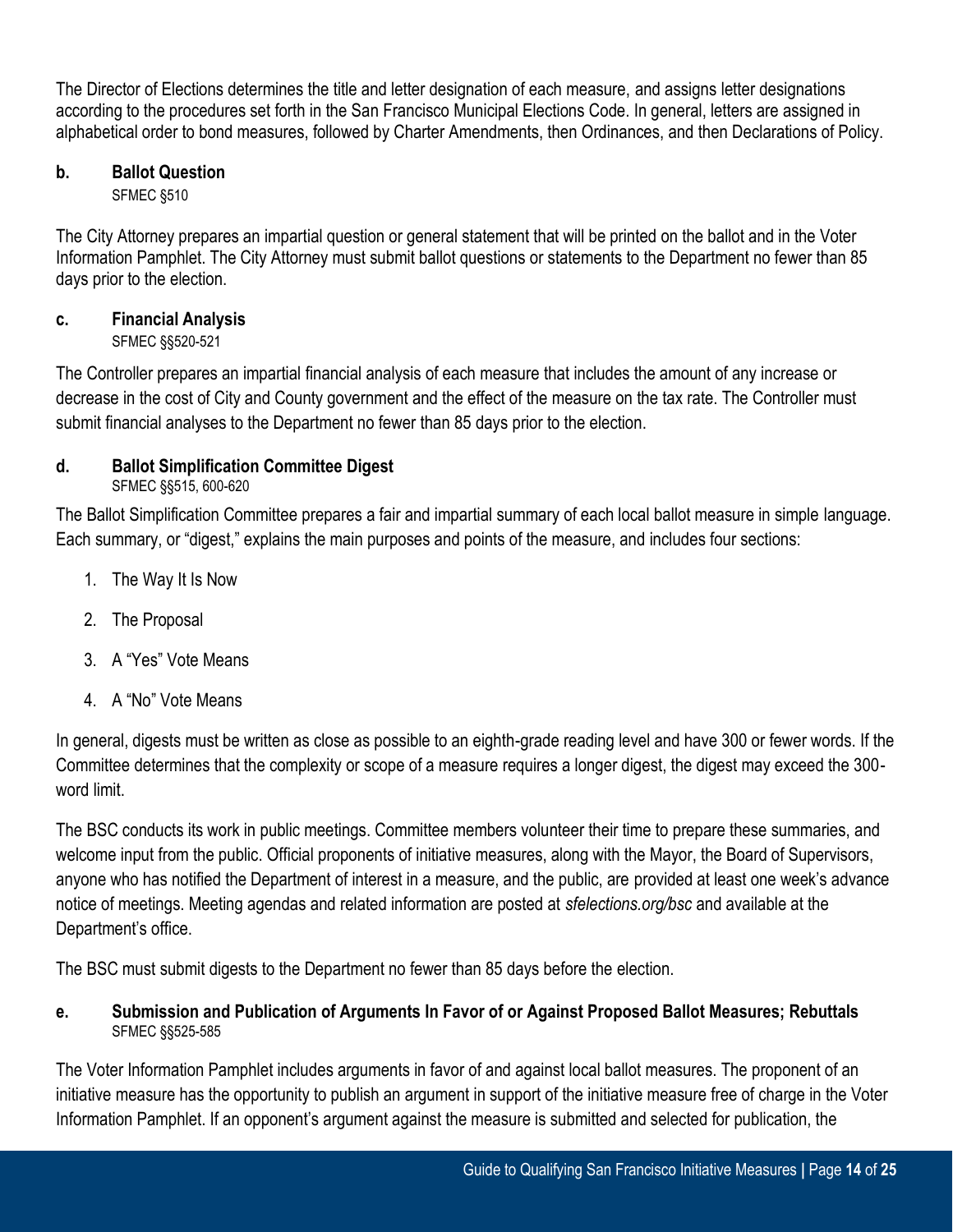proponent also has the opportunity to submit a rebuttal argument in response to the opponent's argument. For more information about ballot arguments, including paid ballot arguments, please refer to the Department's Guide to Submitting Ballot Arguments.

# <span id="page-14-0"></span>**XIII. Post-Election**

CA Const., Art. 11, §3; CA Gov. Code §§34459-34460; CAEC §9217; SFMEC §§360, 380

In general, a simple majority, or 50% of the total number of votes cast on the measure plus one, is required to adopt a Charter Amendment, Ordinance, or Declaration of Policy. Once adopted by the voters, when a measure will go into effect depends on the type of measure. Unless otherwise provided in the text of the measure, a Charter Amendment will go into effect when the Amendment is filed by the California Secretary of State, and an Ordinance or Declaration of Policy will go into effect 10 days after the Board of Supervisors declares the results of the election.

If two or more ballot measures that concern the same subject matter are adopted by the voters at the same election, and if there is a conflict between provisions of these measures, then the provisions of the measure receiving the greatest number of votes would go into effect. In case two or more measures adopted at the same election have conflicting provisions and are tied for the highest vote, they shall be resubmitted at the next general election.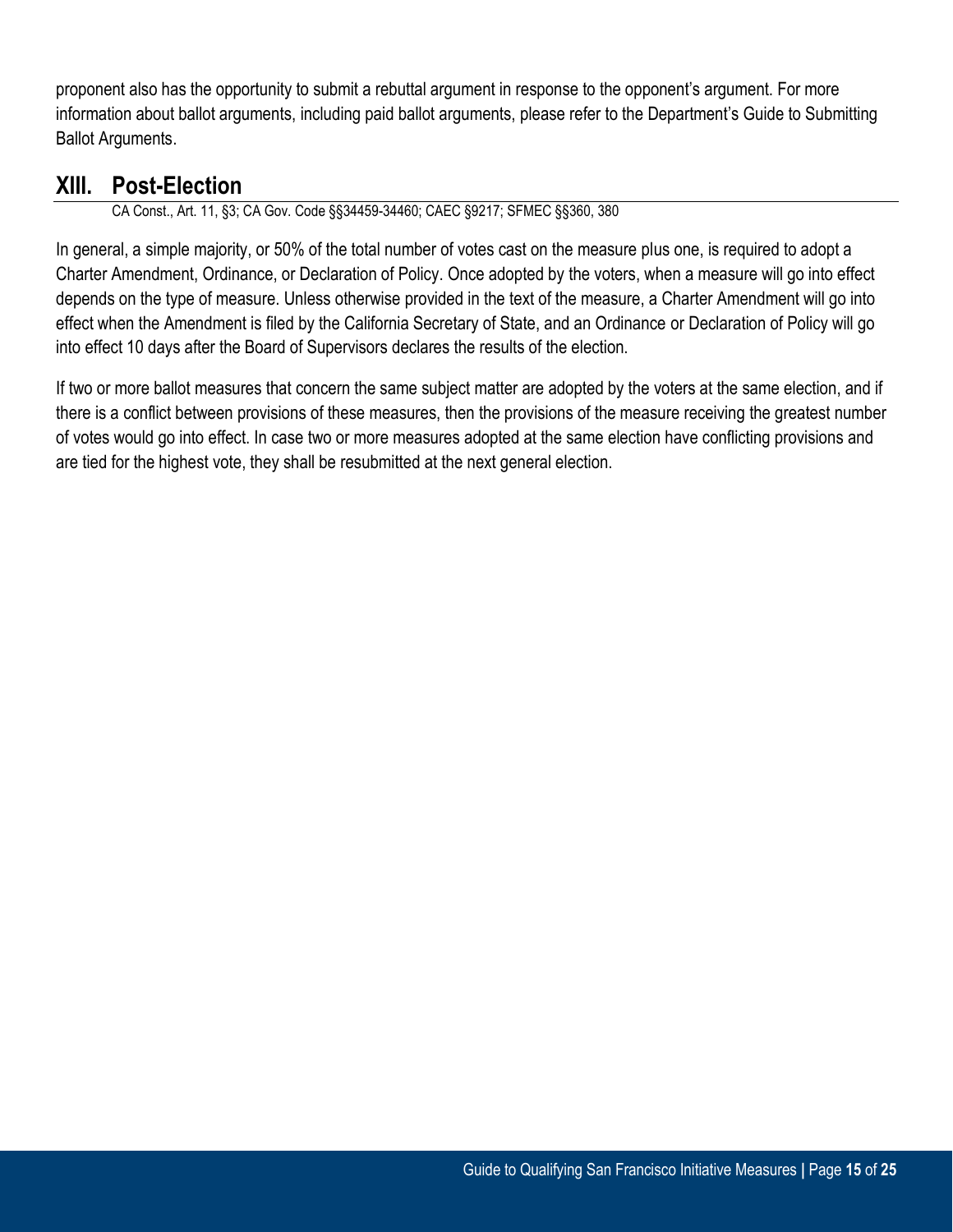# <span id="page-15-0"></span>XIV. Appendix

## <span id="page-15-1"></span>a. SAMPLE: Notice of Intent to Circulate Petition

Notice is hereby given by the persons whose names appear hereon of their intention to circulate the petition within the City and County of San Francisco for the purpose of

A statement of the reasons of the proposed action as contemplated in the petition is as follows (optional, maximum of 500 words): Proponent's signature Proponent's name (*print*) Date Proponent's signature Proponent's name (*print*) Date Proponent's signature Proponent's name (print) Date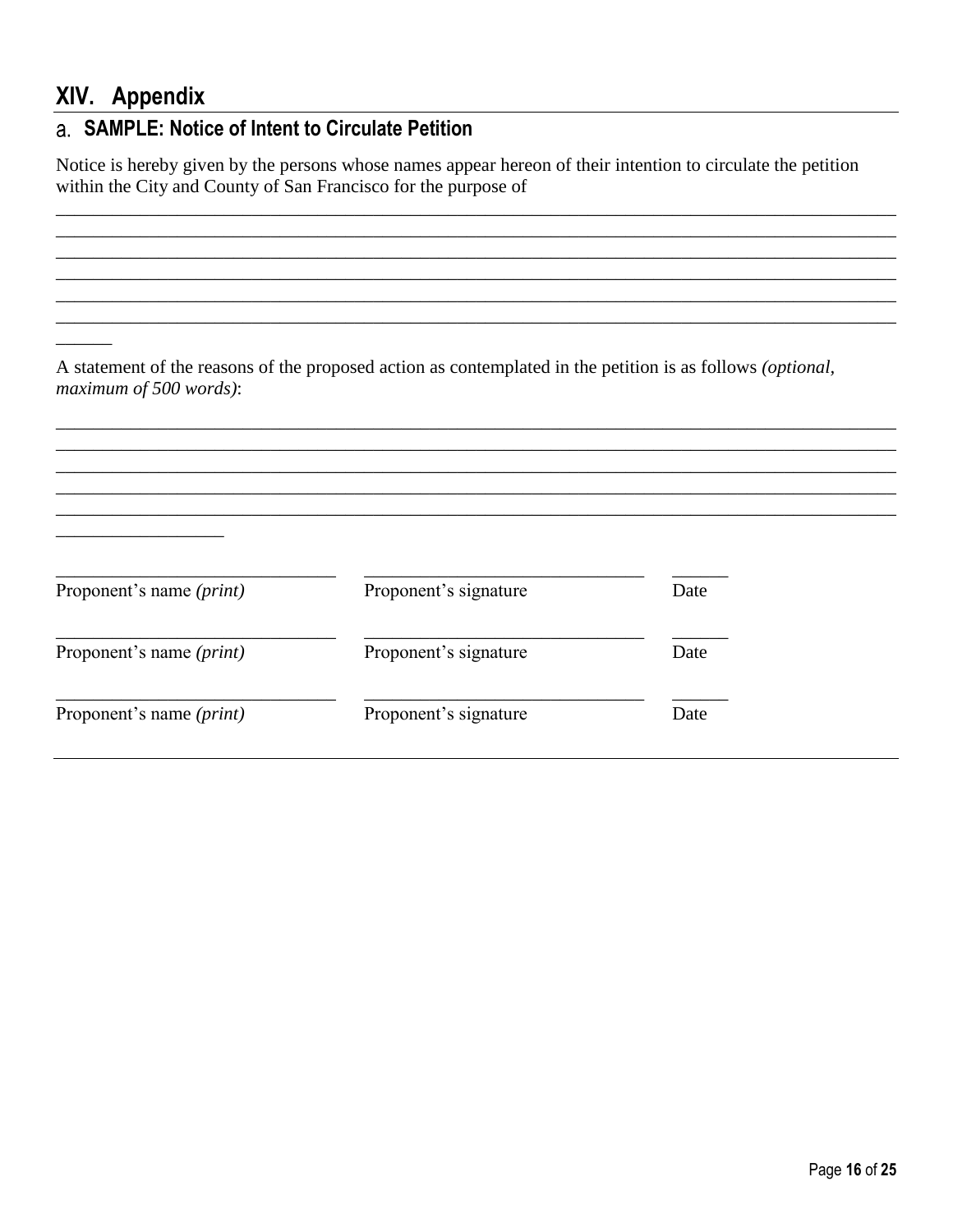## <span id="page-16-0"></span>**SAMPLE: Request for City Attorney's Ballot Title and Summary**

(date)

John Arntz Director of Elections 1 Dr. Carlton B. Goodlett Place City Hall, Room 48 San Francisco, CA 94102

Dear Mr. Arntz:

Enclosed is the text of a proposed *(Charter Amendment / Ordinance / Declaration of Policy)* to be submitted to the voters of the City and County of San Francisco. We request that a copy be forwarded to the City Attorney so that a ballot title and summary may be prepared.

Please send the title and summary to:

| If you have any questions, please contact me at: |  |
|--------------------------------------------------|--|
|                                                  |  |
|                                                  |  |
| Sincerely,                                       |  |
|                                                  |  |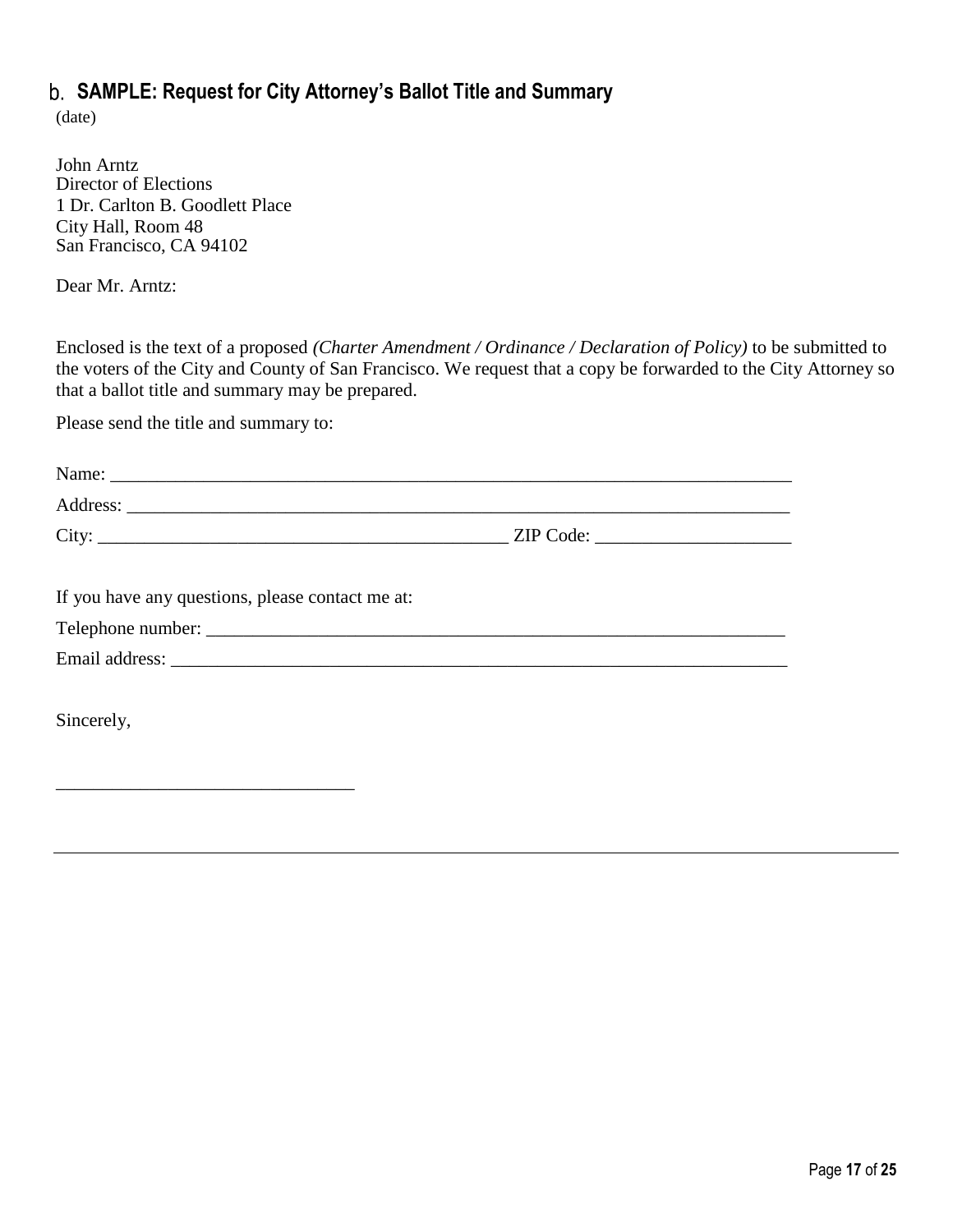## <span id="page-17-0"></span>**SAMPLE: Signed Statement Related to the use of Petition Signatures**

Proponent's title of measure:

City Attorney ballot title of measure (if available):

With regard to the above initiative measure, I am *(check one)*:

- o A proponent *(submit this completed form to the Department of Elections)*
- o A person, company official, or other organizational officer who is in charge of signature gathering *(submit this completed form to the proponent)*
- o A paid circulator *(submit this completed form to the person, company official, or other organizational officer who is in charge of signature gathering)*

I, \_\_\_\_\_\_\_\_\_\_\_\_\_\_\_\_\_\_\_\_\_\_\_\_\_\_\_\_\_\_\_\_\_\_\_\_\_\_\_\_, acknowledge that it is a misdemeanor under state law (California Elections Code Section 18650) to knowingly or willfully allow the signatures on an initiative petition to be used for any purpose other than qualification of the proposed measure for the ballot. Print Name

I certify that I will not knowingly or willfully allow the signatures for this initiative to be used for any purpose other than qualification of the measure for the ballot.

*Signature Date*

\_\_\_\_\_\_\_\_\_\_\_\_\_\_\_\_\_\_\_\_\_\_\_\_\_\_\_\_\_\_\_\_\_\_\_\_\_\_\_\_\_\_\_\_\_\_\_\_\_\_\_\_\_\_\_\_\_\_\_\_\_\_\_\_\_\_\_\_\_\_\_\_\_\_\_\_\_\_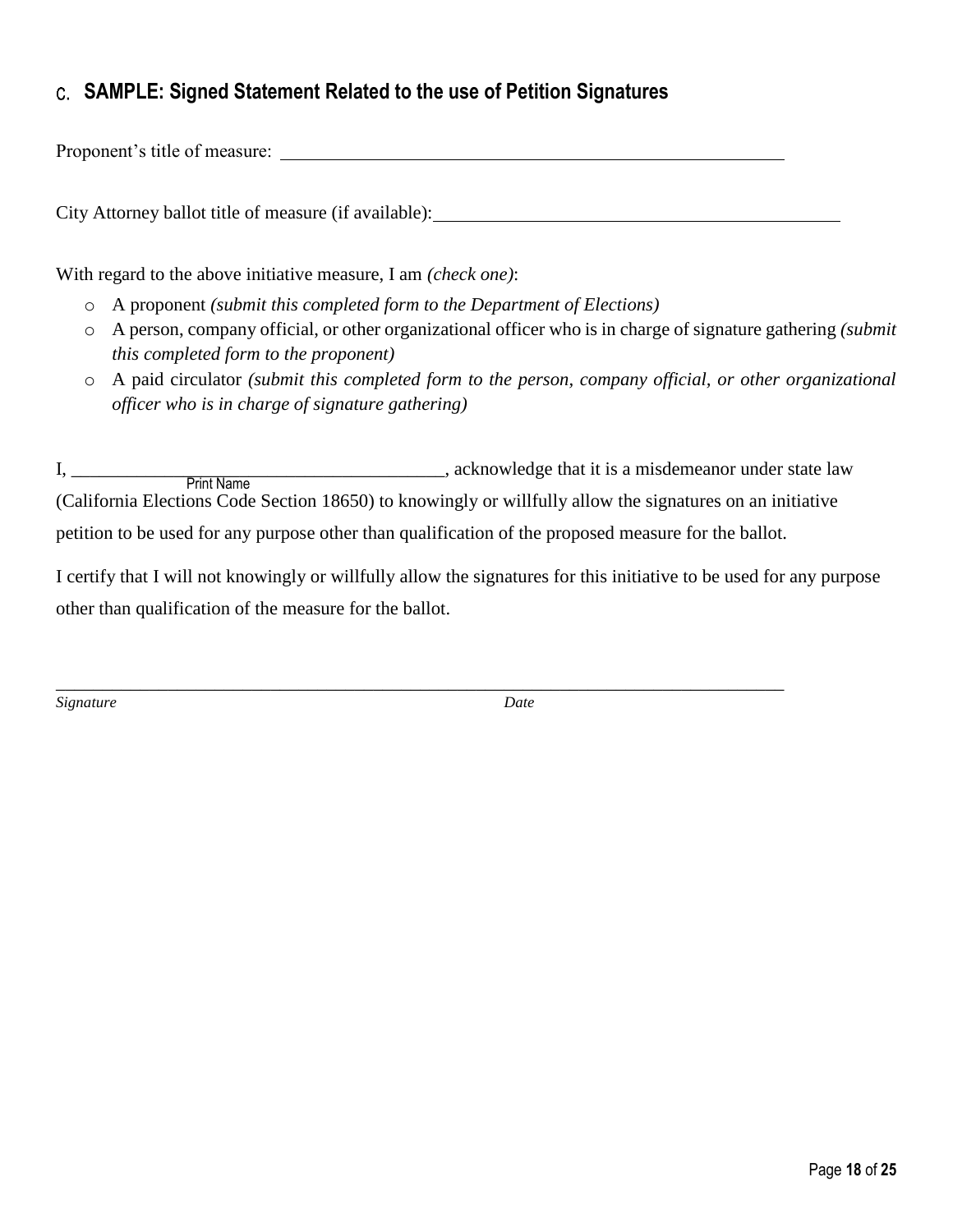## <span id="page-18-0"></span>**SAMPLE: Official Top Funders Disclosure Sheet**

l

(Provided as separate sheet or included with Notice to Public on Petition)

# **OFFICIAL TOP FUNDERS. Valid only for [Month, Year]<sup>1</sup>**

[CAEC § 107(a)(2)]

[TITLE OF INITIATIVE OR REFERENDUM AS IT APPEARS ON THE PETITION] [CAEC  $\S 107(a)(1)$ ]

## **Petition circulation paid for by** [14-point font § 107(a)(1)]

[Name of the committee as it appears on the most recent Statement of Organization filed pursuant to Gov. Code §84501] Committee major funding from: [Largest contributor] [Second largest contributor] [Third largest contributor]

> [OPTIONAL] Endorsed by: [First endorser] [Second endorser] [Third endorser]

Latest Official Top Funders: [link to Secretary of State Top Funders website or committee website]

<sup>1</sup> 1 The month and year must start at least seven days after the date the top contributors as defined in Government Code section 84501 were last confirmed.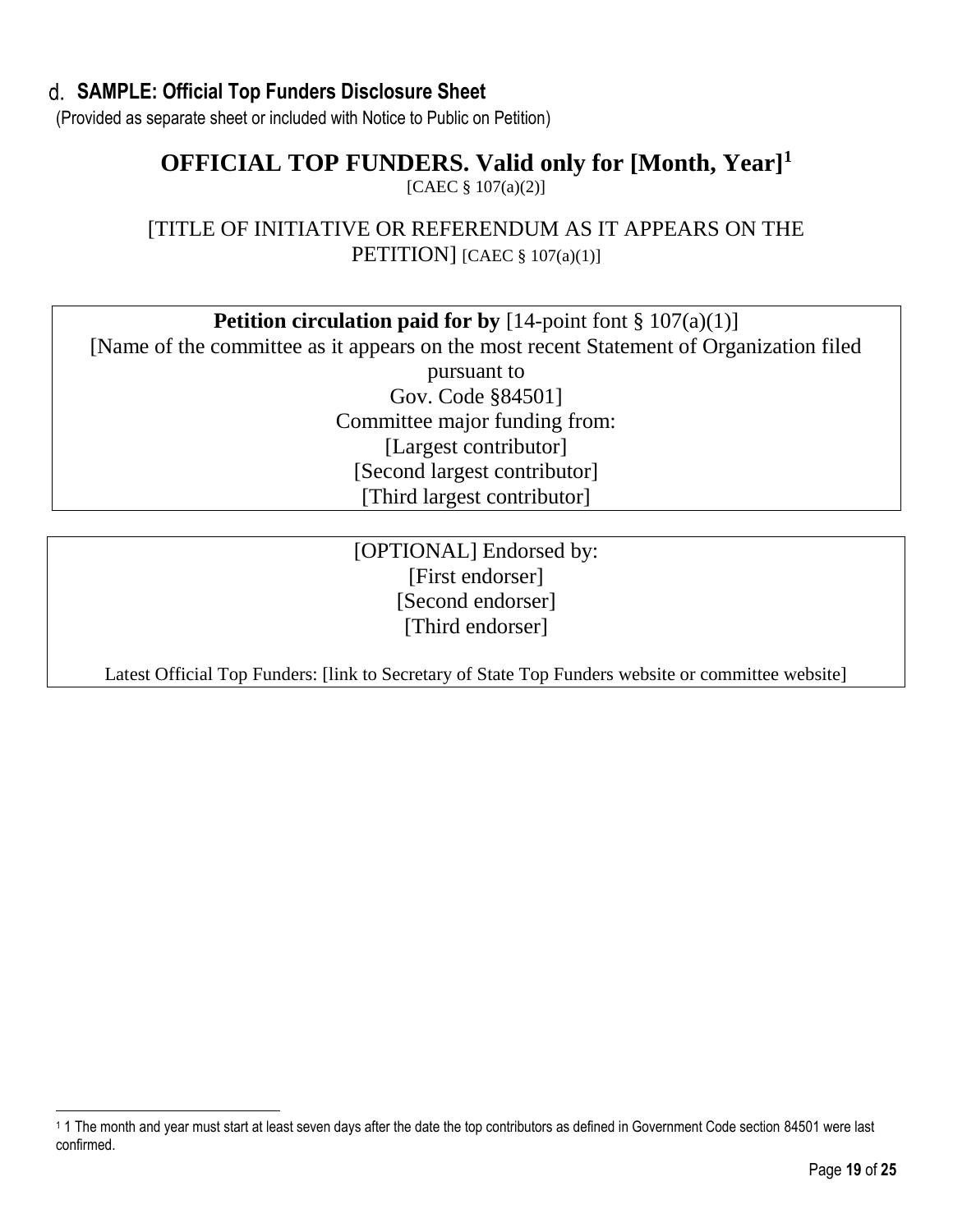## <span id="page-19-0"></span>**SAMPLE: Initiative Petition for a CHARTER AMENDMENT**

**Step 1:** *(this step is different for a Charter Amendment than an Ordinance or Declaration of Policy; differences are highlighted)*

#### **Petition for Submission to Voters of Proposed Amendment to the Charter of the City and County of San Francisco**

The City Attorney has prepared the following title and summary of the chief purpose and points of the proposed measure:

*(Insert the title and summary prepared by the City Attorney. Note: this title and summary must also be printed in 11-point or larger roman boldface type across the top of each petition page on which signatures are to appear.)*

To the Board of Supervisors of the City and County of San Francisco:

We, the undersigned, registered and qualified voters of the State of California, residents of the City and County of San Francisco, pursuant to Section 3 of Article XI of the California Constitution and Chapter 2 (commencing with Section 34450) of Part 1 of Division 2 of Title 4 of the Government Code, present to the Board of Supervisors of the City and County, this petition and request that the following proposed amendment to the Charter of the City and County be submitted to the registered and qualified voters of the City and County for their adoption or rejection at the next statewide general, statewide primary, or regularly scheduled municipal election pursuant to Section 1200, 1201, or 1301.

The proposed Charter Amendment reads as follows:

First.

*(Insert full text of the amendment in 8-point type or larger)*

**Step 2:**

#### **Notice of Intent to Circulate Petition***:*

Notice is hereby given by the persons whose names appear hereon of their intention to circulate the petition within the City and County of San Francisco for the purpose of *(insert purpose of measure)*. A statement of reasons of the proposed action as contemplated in the petition is as follows: *(insert optional 500 word statement of reasons, if submitted with the notice.)*

*(Note: the above notice must be included in each section of the petition)*

## **Step 3:**

## **NOTICE TO THE PUBLIC**

## **YOU HAVE THE RIGHT TO SEE AN "OFFICIAL TOP FUNDERS" SHEET.**

THIS PETITION MAY BE CIRCULATED BY A PAID SIGNATURE GATHERER OR A VOLUNTEER. YOU HAVE THE RIGHT TO ASK.

*(Note: the above notice must be printed in 11-point type, prior to the portion for voter signatures)*

#### **Step 4:**

#### **Use Pen Only — Please print all information except the signature.**

|                            |      | o                      |          | For office use only: |
|----------------------------|------|------------------------|----------|----------------------|
|                            |      |                        |          |                      |
|                            |      | Residence Address ONLY |          |                      |
| Print Name                 |      |                        |          |                      |
| Sign as registered to vote | City |                        | ZIP Code |                      |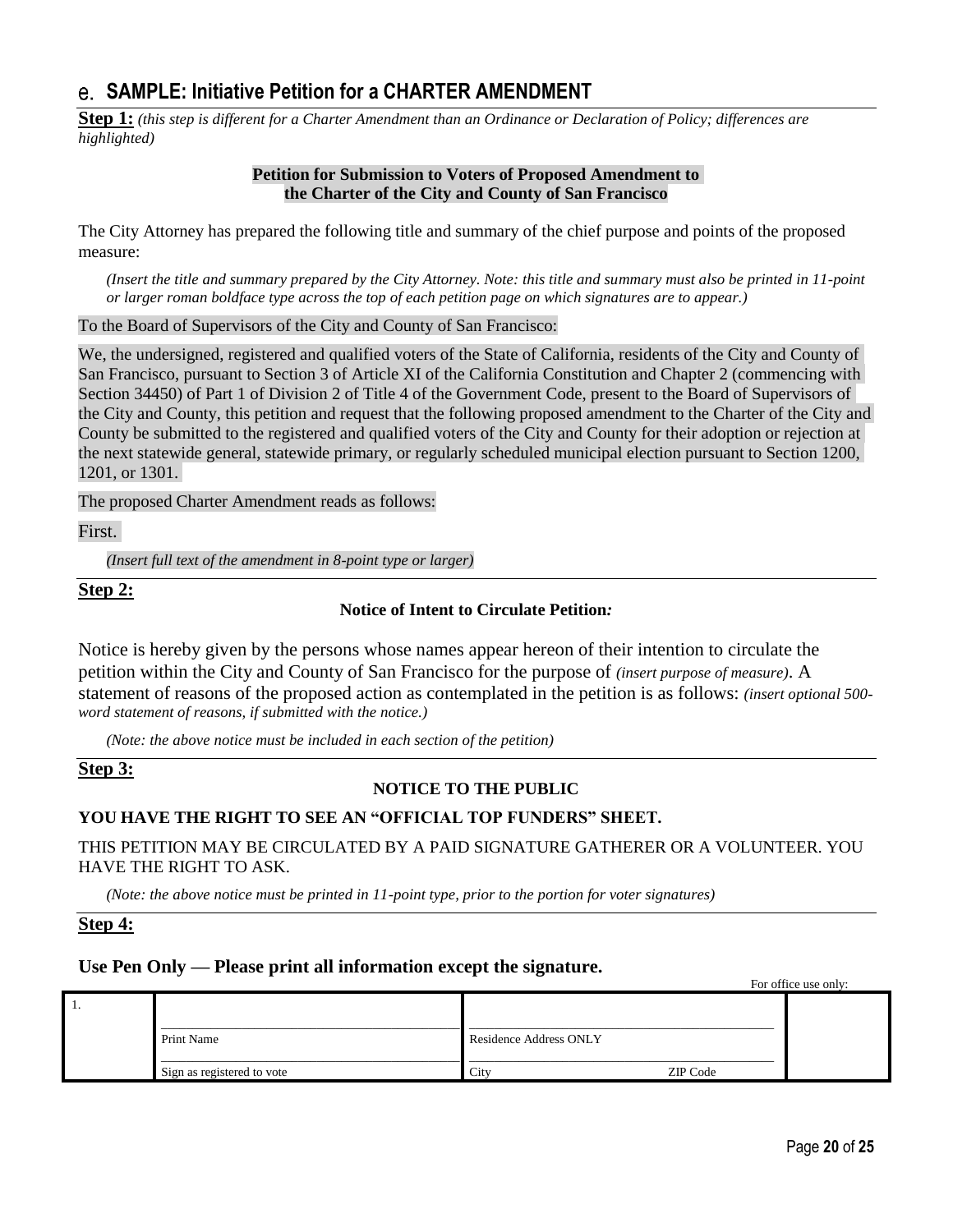| 2. | Print Name                 | Residence Address ONLY        |  |
|----|----------------------------|-------------------------------|--|
|    | Sign as registered to vote | ZIP Code<br>City              |  |
| 3. |                            |                               |  |
|    | Print Name                 | <b>Residence Address ONLY</b> |  |
|    | Sign as registered to vote | ZIP Code<br>City              |  |
| 4. |                            |                               |  |
|    | Print Name                 | <b>Residence Address ONLY</b> |  |
|    | Sign as registered to vote | City<br>ZIP Code              |  |
| 5. |                            |                               |  |
|    | Print Name                 | <b>Residence Address ONLY</b> |  |
|    | Sign as registered to vote | City<br>ZIP Code              |  |

#### **Petition for Submission to Voters of Proposed Amendment to the Charter of the City and County of San Francisco**

The City Attorney has prepared the following title and summary of the chief purpose and points of the proposed measure:

*(Insert the title and summary prepared by the City Attorney. Note: this title and summary must also be printed in 11-point or larger roman boldface type across the top of each petition page on which signatures are to appear.)*

#### **NOTICE TO THE PUBLIC**

#### **YOU HAVE THE RIGHT TO SEE AN "OFFICIAL TOP FUNDERS" SHEET.**

THIS PETITION MAY BE CIRCULATED BY A PAID SIGNATURE GATHERER OR A VOLUNTEER. YOU HAVE THE RIGHT TO ASK.

*(Note: the above notice must be printed in 11-point type, prior to the portion for voter signatures)*

#### **Use Pen Only — Please print all information except the signature.**

|    | ັ<br>л.                    | л.<br>o                | For office use only: |
|----|----------------------------|------------------------|----------------------|
| 6. |                            |                        |                      |
|    | <b>Print Name</b>          | Residence Address ONLY |                      |
|    | Sign as registered to vote | ZIP Code<br>City       |                      |
| 7. |                            |                        |                      |
|    | Print Name                 | Residence Address ONLY |                      |
|    | Sign as registered to vote | ZIP Code<br>City       |                      |
| 8. |                            |                        |                      |
|    | Print Name                 | Residence Address ONLY |                      |
|    | Sign as registered to vote | ZIP Code<br>City       |                      |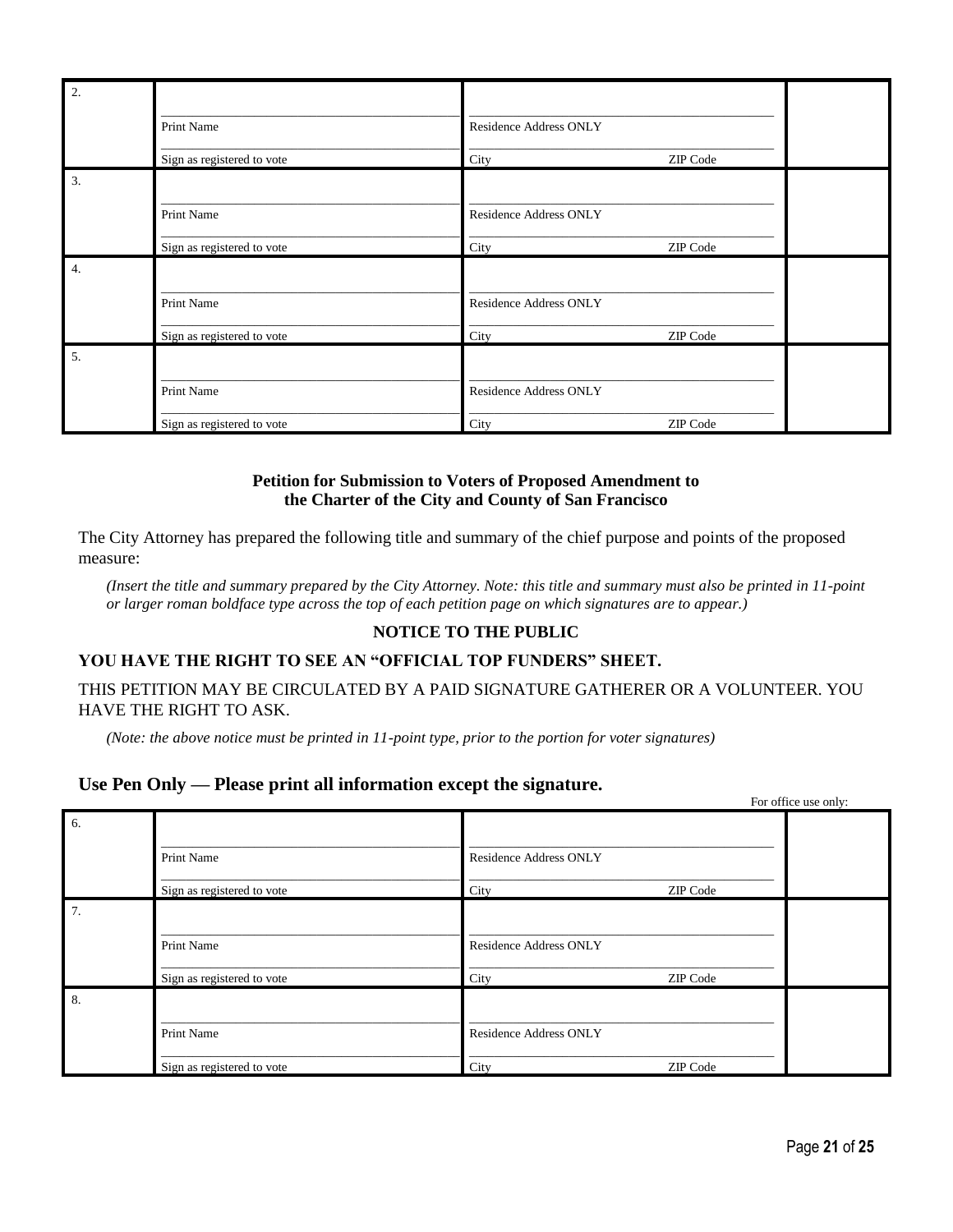| 9.      |                            |                               |          |  |
|---------|----------------------------|-------------------------------|----------|--|
|         | Print Name                 | <b>Residence Address ONLY</b> |          |  |
|         | Sign as registered to vote | City                          | ZIP Code |  |
| 10.     |                            |                               |          |  |
|         | Print Name                 | <b>Residence Address ONLY</b> |          |  |
|         | Sign as registered to vote | City                          | ZIP Code |  |
| 11.     |                            |                               |          |  |
|         | Print Name                 | Residence Address ONLY        |          |  |
|         | Sign as registered to vote | City                          | ZIP Code |  |
| 12.     |                            |                               |          |  |
|         | Print Name                 | Residence Address ONLY        |          |  |
|         | Sign as registered to vote | City                          | ZIP Code |  |
| Step 5: |                            |                               |          |  |

#### **Declaration of Circulator**

*(To be completed after above signatures have been obtained. Dates of circulation, printed name, and residence address must be in circulator's own handwriting.)*

*(print name)*

I, \_\_\_\_\_\_\_\_\_\_\_\_\_\_\_\_\_\_\_\_\_\_\_\_\_\_\_\_\_\_\_\_\_\_\_\_\_\_\_\_\_\_\_\_\_\_\_, am 18 years of age or older. My residence address is

\_\_\_\_\_\_\_\_\_\_\_\_\_\_\_\_\_\_\_\_\_\_\_\_\_\_\_\_\_\_\_\_\_\_\_\_\_\_\_\_\_\_\_\_\_\_\_. I circulated this section of the petition and witnessed each of the

appended *(address, city, state, zip)*

signatures being written. Each signature on this petition is, to the best of my information and belief, the genuine signature of the person whose name it purports to be. Each signer has been shown a valid and unfalsified "Official Top Funders" sheet. All signatures on this document were obtained between the dates of \_\_\_\_\_\_\_\_\_\_\_\_\_\_\_\_\_\_\_\_\_\_\_\_\_\_\_\_\_\_\_\_\_\_ and

\_\_\_\_\_\_\_\_\_\_\_\_\_\_\_\_\_\_\_\_\_\_\_\_\_\_\_\_\_\_\_\_\_\_\_\_\_\_\_\_\_\_\_\_\_\_\_. *(month, day, year) (month, day, year)*

I certify under penalty of perjury under the laws of the State of California that the foregoing is true and correct.

Executed on \_\_\_\_\_\_\_\_\_\_\_\_\_\_\_\_\_\_\_\_\_\_\_\_\_\_\_\_\_\_, \_\_\_\_\_\_\_\_\_\_\_\_\_\_\_\_\_, at

\_\_\_\_\_\_\_\_\_\_\_\_\_\_\_\_\_\_\_\_\_\_\_\_\_\_\_\_\_\_\_\_\_\_\_\_\_\_\_\_\_\_\_\_\_\_\_.

 *(month and day) (year) (place of signing)*

*(complete signature, indicating full name of circulator)*

*To be entered by Department of Elections, after validation:*

\_\_\_\_\_\_\_\_\_\_\_\_\_\_\_\_\_\_\_\_\_\_\_\_\_\_\_\_\_\_\_\_\_\_\_\_\_\_\_\_\_\_\_\_\_\_\_

| Date: | $\cdot$<br>$\cdots$<br>Valid<br>ln<br>section:<br>this | Rv.<br>Deputy: |
|-------|--------------------------------------------------------|----------------|
|       |                                                        |                |
|       |                                                        |                |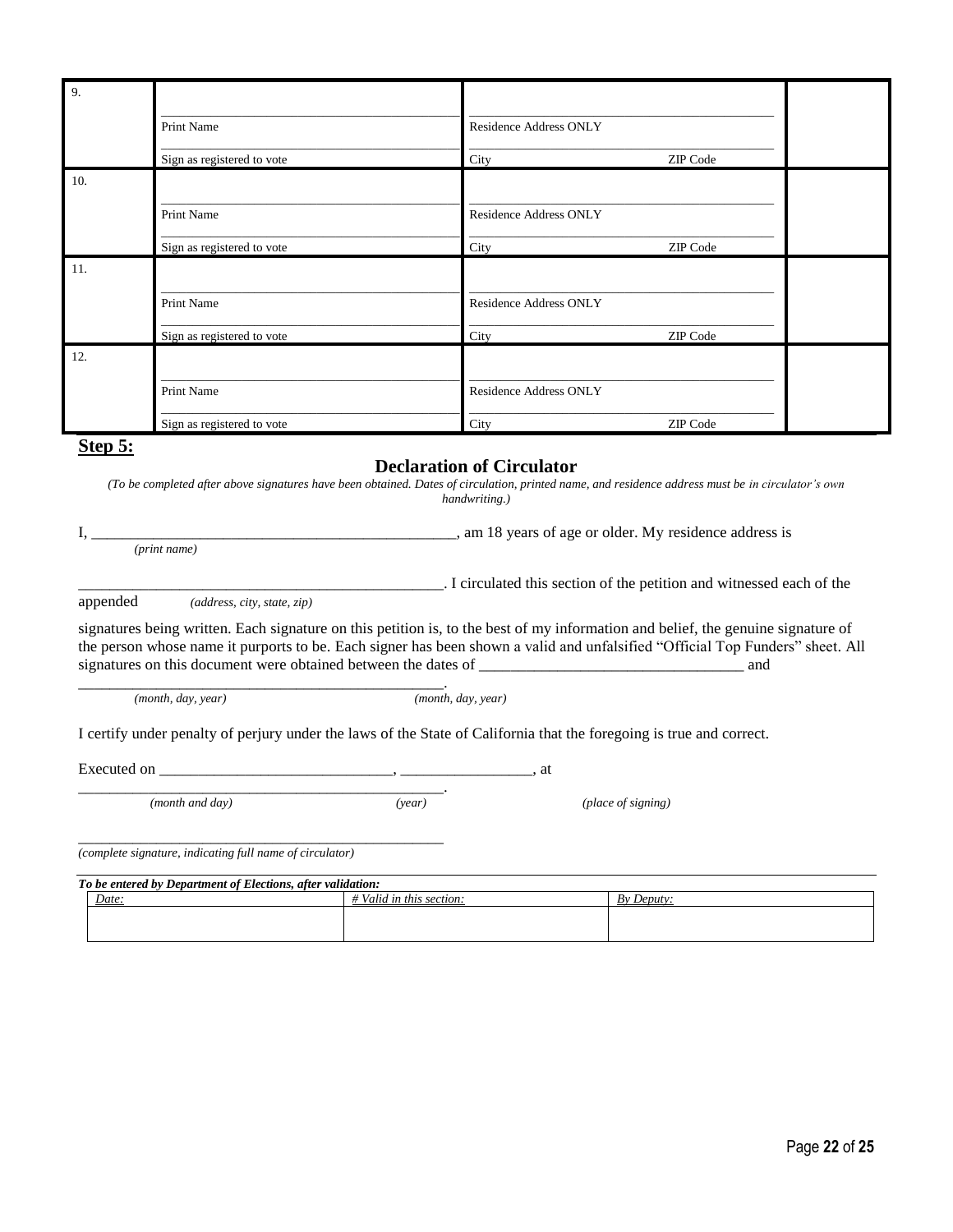## <span id="page-22-0"></span>**SAMPLE: Initiative Petition for an ORDINANCE and a DECLARATION OF POLICY**

**Step 1:** *(this step is different for a Charter Amendment than an Ordinance and a Declaration of Policy; differences are highlighted)*

#### **Initiative Measure to be Submitted Directly to the Voters**

The City Attorney has prepared the following title and summary of the chief purpose and points of the proposed measure:

*(Insert the title and summary prepared by the City Attorney. Note: this title and summary must also be printed in 11-point or larger roman boldface type across the top of each petition page on which signatures are to appear.)*

Be it ordained by the people of the City and County of San Francisco: *(for Ordinances only)*

*(Insert full text of the amendment in 8-point type or larger)*

**Step 2:**

#### **Notice of Intent to Circulate Petition***:*

Notice is hereby given by the persons whose names appear hereon of their intention to circulate the petition within the City and County of San Francisco for the purpose of *(insert purpose of measure)*. A statement of reasons of the proposed action as contemplated in the petition is as follows: *(insert optional 500 word statement of reasons, if submitted with the notice.)*

*(Note: the above notice must be included in each section of the petition)*

**Step 3:**

## **NOTICE TO THE PUBLIC**

## **YOU HAVE THE RIGHT TO SEE AN "OFFICIAL TOP FUNDERS" SHEET.**

THIS PETITION MAY BE CIRCULATED BY A PAID SIGNATURE GATHERER OR A VOLUNTEER. YOU HAVE THE RIGHT TO ASK.

*(Note: the above notice must be printed in 11-point type, prior to the portion for voter signatures)*

#### **Step 4:**

#### **Use Pen Only — Please print all information except the signature.**

For office use only:

| 1. |                            |                        |          |  |
|----|----------------------------|------------------------|----------|--|
|    | Print Name                 | Residence Address ONLY |          |  |
|    | Sign as registered to vote | City                   | ZIP Code |  |
| 2. |                            |                        |          |  |
|    | Print Name                 | Residence Address ONLY |          |  |
|    | Sign as registered to vote | City                   | ZIP Code |  |
| 3. |                            |                        |          |  |
|    | Print Name                 | Residence Address ONLY |          |  |
|    | Sign as registered to vote | City                   | ZIP Code |  |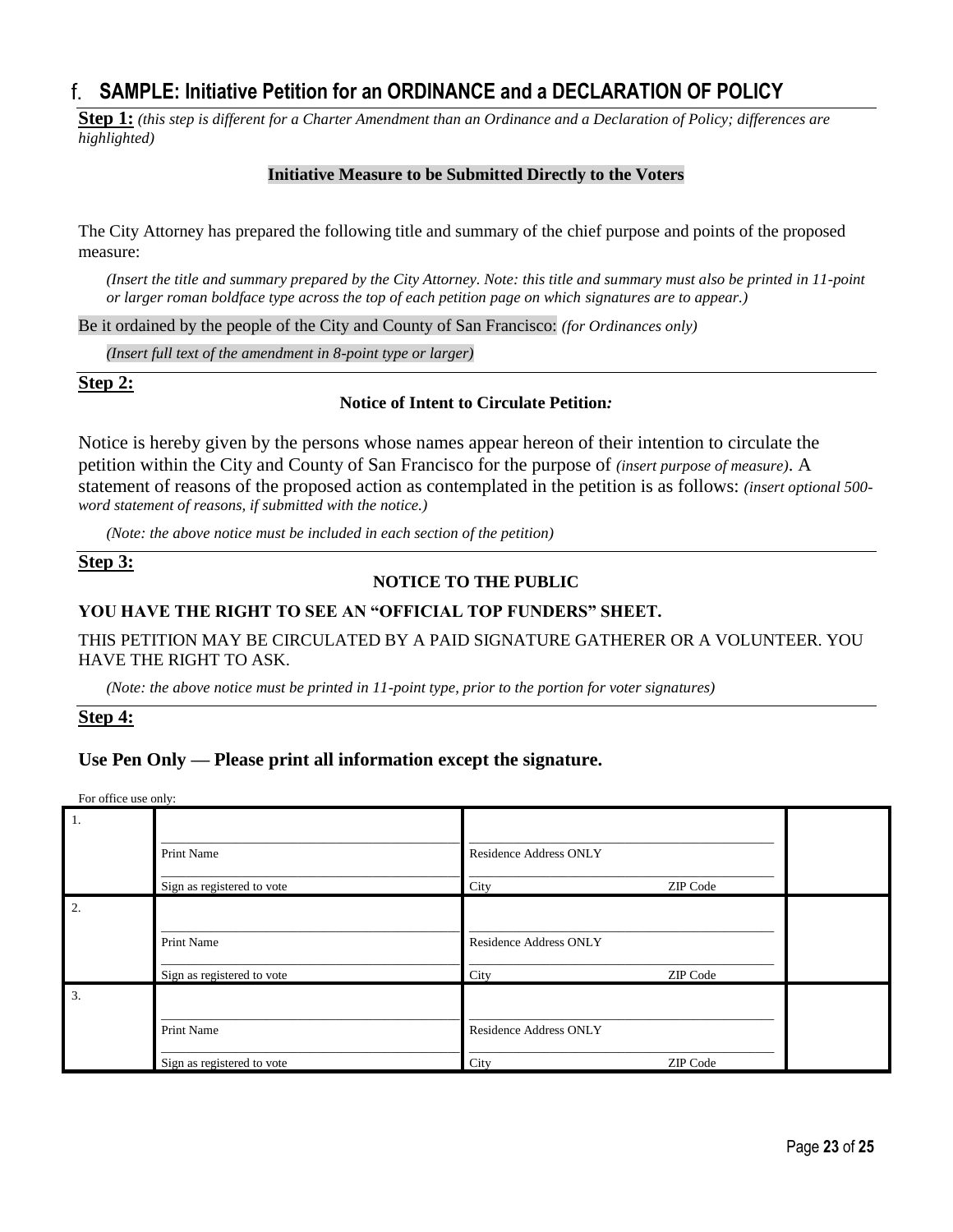| 4. |                            |                         |  |
|----|----------------------------|-------------------------|--|
|    | Print Name                 | Residence Address ONLY  |  |
|    | Sign as registered to vote | City<br>ZIP Code        |  |
| 5. |                            |                         |  |
|    | Print Name                 | Residence Address ONLY  |  |
|    | Sign as registered to vote | City<br>ZIP Code        |  |
| 6. |                            |                         |  |
|    | <b>Print Name</b>          | Residence Address ONLY  |  |
|    | Sign as registered to vote | <b>City</b><br>ZIP Code |  |
| 7. |                            |                         |  |
|    | <b>Print Name</b>          | Residence Address ONLY  |  |
|    | Sign as registered to vote | City<br>ZIP Code        |  |

#### **Initiative Measure to be Submitted Directly to the Voters**

The City Attorney has prepared the following title and summary of the chief purpose and points of the proposed measure:

*(Insert the title and summary prepared by the City Attorney. Note: this title and summary must also be printed in 11-point or larger roman boldface type across the top of each petition page on which signatures are to appear.)*

## **NOTICE TO THE PUBLIC**

#### **YOU HAVE THE RIGHT TO SEE AN "OFFICIAL TOP FUNDERS" SHEET.**

THIS PETITION MAY BE CIRCULATED BY A PAID SIGNATURE GATHERER OR A VOLUNTEER. YOU HAVE THE RIGHT TO ASK.

*(Note: the above notice must be printed in 11-point type, prior to the portion for voter signatures)*

#### **Use Pen Only — Please print all information except the signature.**

| For office use only: |                            |                               |          |  |
|----------------------|----------------------------|-------------------------------|----------|--|
| 8.                   |                            |                               |          |  |
|                      | Print Name                 | <b>Residence Address ONLY</b> |          |  |
|                      | Sign as registered to vote | City                          | ZIP Code |  |
| 9.                   |                            |                               |          |  |
|                      | Print Name                 | <b>Residence Address ONLY</b> |          |  |
|                      | Sign as registered to vote | City                          | ZIP Code |  |
| 10.                  |                            |                               |          |  |
|                      | Print Name                 | Residence Address ONLY        |          |  |
|                      | Sign as registered to vote | City                          | ZIP Code |  |